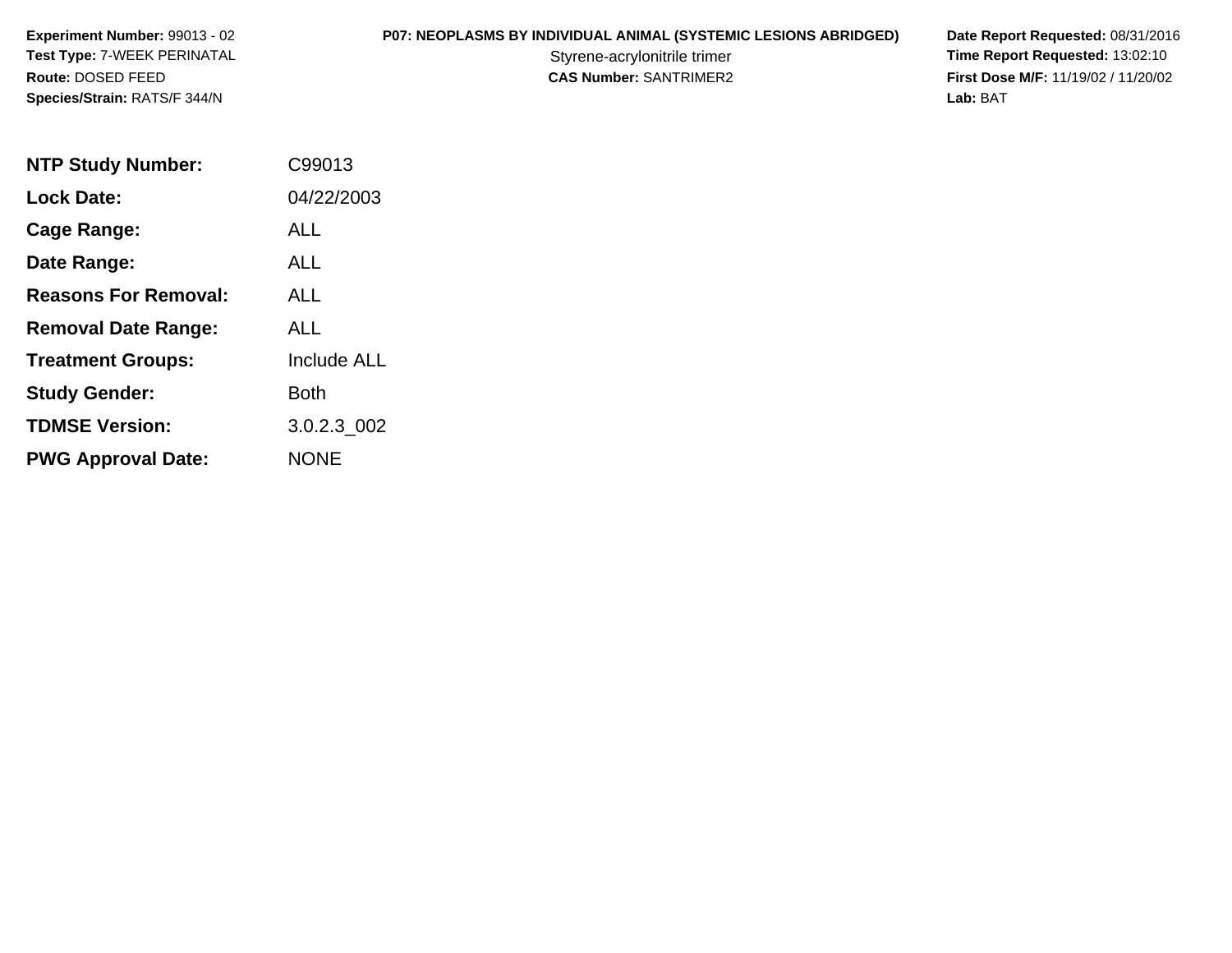**P07: NEOPLASMS BY INDIVIDUAL ANIMAL (SYSTEMIC LESIONS ABRIDGED) Date Report Requested: 08/31/2016<br>Styrene-acrylonitrile trimer <b>Time Report Requested: 13:02:10** Styrene-acrylonitrile trimer<br>
CAS Number: SANTRIMER2<br>
CAS Number: SANTRIMER2<br> **Time Report Requested:** 13:02:10 **First Dose M/F:** 11/19/02 / 11/20/02<br>Lab: BAT **Lab:** BAT

| <b>FISCHER 344 RATS MALE</b>                                                                                                                                        | DAY ON TEST      | 0<br>$\mathbf 0$<br>1<br>5 | $\pmb{0}$<br>$\mathbf 0$<br>$\mathbf{1}$<br>5                   | $\mathbf 0$<br>$\mathsf{O}\xspace$<br>$\mathbf 1$<br>$\sqrt{5}$                     | $\mathbf 0$<br>0<br>-1<br>$\sqrt{5}$       | $\pmb{0}$<br>$\mathbf 0$<br>$\mathbf 1$<br>$\sqrt{5}$                | $\pmb{0}$<br>$\mathbf 0$<br>1<br>$\sqrt{5}$               | $\pmb{0}$<br>$\mathbf 0$<br>$\mathbf{1}$<br>$\sqrt{5}$                                | 0<br>0<br>-1<br>5     | $\pmb{0}$<br>0<br>$\overline{1}$<br>$\sqrt{5}$                   | $\pmb{0}$<br>$\mathbf 0$<br>$\overline{1}$<br>$\sqrt{5}$           |                                                                                               |          |
|---------------------------------------------------------------------------------------------------------------------------------------------------------------------|------------------|----------------------------|-----------------------------------------------------------------|-------------------------------------------------------------------------------------|--------------------------------------------|----------------------------------------------------------------------|-----------------------------------------------------------|---------------------------------------------------------------------------------------|-----------------------|------------------------------------------------------------------|--------------------------------------------------------------------|-----------------------------------------------------------------------------------------------|----------|
| <b>0_PPM PUPS</b>                                                                                                                                                   | <b>ANIMAL ID</b> | 0<br>0<br>$\mathsf 0$<br>0 | $\pmb{0}$<br>$\overline{0}$<br>0<br>$\pmb{0}$<br>$\overline{2}$ | $\pmb{0}$<br>$\boldsymbol{0}$<br>$\mathsf{O}\xspace$<br>$\pmb{0}$<br>$\overline{3}$ | 0<br>0<br>$\pmb{0}$<br>0<br>$\overline{4}$ | $\pmb{0}$<br>$\mathbf 0$<br>$\pmb{0}$<br>$\pmb{0}$<br>$\overline{5}$ | 0<br>$\mathbf 0$<br>$\mathsf{O}\xspace$<br>$\pmb{0}$<br>6 | $\pmb{0}$<br>$\mathsf{O}\xspace$<br>$\boldsymbol{0}$<br>$\mathbf 0$<br>$\overline{7}$ | 0<br>0<br>0<br>0<br>8 | $\pmb{0}$<br>0<br>$\mathbf 0$<br>$\mathbf 0$<br>$\boldsymbol{9}$ | $\mathsf{O}\xspace$<br>0<br>$\pmb{0}$<br>$\mathbf{1}$<br>$\pmb{0}$ |                                                                                               | * TOTALS |
| <b>ALIMENTARY SYSTEM</b>                                                                                                                                            |                  |                            |                                                                 |                                                                                     |                                            |                                                                      |                                                           |                                                                                       |                       |                                                                  |                                                                    |                                                                                               |          |
| Liver                                                                                                                                                               |                  |                            |                                                                 | $\pm$                                                                               | $\pm$                                      | $\pm$                                                                | $+$                                                       | $+$                                                                                   | $+$                   | $+$                                                              | $+$                                                                |                                                                                               | 10       |
| <b>CARDIOVASCULAR SYSTEM</b>                                                                                                                                        |                  |                            |                                                                 |                                                                                     |                                            |                                                                      |                                                           |                                                                                       |                       |                                                                  |                                                                    |                                                                                               |          |
| <b>NONE</b>                                                                                                                                                         |                  |                            |                                                                 |                                                                                     |                                            |                                                                      |                                                           |                                                                                       |                       |                                                                  |                                                                    |                                                                                               |          |
| <b>ENDOCRINE SYSTEM</b>                                                                                                                                             |                  |                            |                                                                 |                                                                                     |                                            |                                                                      |                                                           |                                                                                       |                       |                                                                  |                                                                    |                                                                                               |          |
| <b>NONE</b>                                                                                                                                                         |                  |                            |                                                                 |                                                                                     |                                            |                                                                      |                                                           |                                                                                       |                       |                                                                  |                                                                    |                                                                                               |          |
| <b>GENERAL BODY SYSTEM</b>                                                                                                                                          |                  |                            |                                                                 |                                                                                     |                                            |                                                                      |                                                           |                                                                                       |                       |                                                                  |                                                                    |                                                                                               |          |
| <b>NONE</b>                                                                                                                                                         |                  |                            |                                                                 |                                                                                     |                                            |                                                                      |                                                           |                                                                                       |                       |                                                                  |                                                                    |                                                                                               |          |
| <b>GENITAL SYSTEM</b>                                                                                                                                               |                  |                            |                                                                 |                                                                                     |                                            |                                                                      |                                                           |                                                                                       |                       |                                                                  |                                                                    |                                                                                               |          |
| Epididymis                                                                                                                                                          |                  | $\div$                     | $\pm$                                                           | $\div$                                                                              | $\pm$                                      | $\pm$                                                                | $+$                                                       | $\pm$                                                                                 | $\ddot{}$             | $+$                                                              | $+$                                                                |                                                                                               | 10       |
| Prostate                                                                                                                                                            |                  |                            |                                                                 |                                                                                     |                                            |                                                                      |                                                           |                                                                                       |                       |                                                                  | $\overline{ }$                                                     |                                                                                               | 10       |
| <b>Seminal Vesicle</b>                                                                                                                                              |                  |                            |                                                                 |                                                                                     |                                            |                                                                      |                                                           |                                                                                       |                       |                                                                  | $\overline{+}$                                                     |                                                                                               | 10       |
| <b>Testes</b>                                                                                                                                                       |                  | $+$                        | $\pm$                                                           | $\pm$                                                                               | ÷                                          | $\pm$                                                                | $\ddot{}$                                                 | $\pm$                                                                                 | $\pm$                 | $+$                                                              | $+$                                                                |                                                                                               | 10       |
| <b>HEMATOPOIETIC SYSTEM</b>                                                                                                                                         |                  |                            |                                                                 |                                                                                     |                                            |                                                                      |                                                           |                                                                                       |                       |                                                                  |                                                                    |                                                                                               |          |
| Spleen                                                                                                                                                              |                  |                            |                                                                 |                                                                                     |                                            |                                                                      |                                                           |                                                                                       |                       |                                                                  | $\overline{+}$                                                     |                                                                                               | 10       |
| Thymus                                                                                                                                                              |                  |                            |                                                                 |                                                                                     |                                            |                                                                      |                                                           |                                                                                       |                       |                                                                  | $\overline{ }$                                                     |                                                                                               | 10       |
| *  Total animals with tissue examined microscopically; Total animals with tumor<br>+  Tissue examined microscopically<br>X  Lesion present<br>I Insufficient tissue |                  |                            |                                                                 |                                                                                     |                                            |                                                                      |                                                           |                                                                                       |                       |                                                                  |                                                                    | M  Missing tissue<br>A  Autolysis precludes evaluation<br>BLANK  Not examined microscopically |          |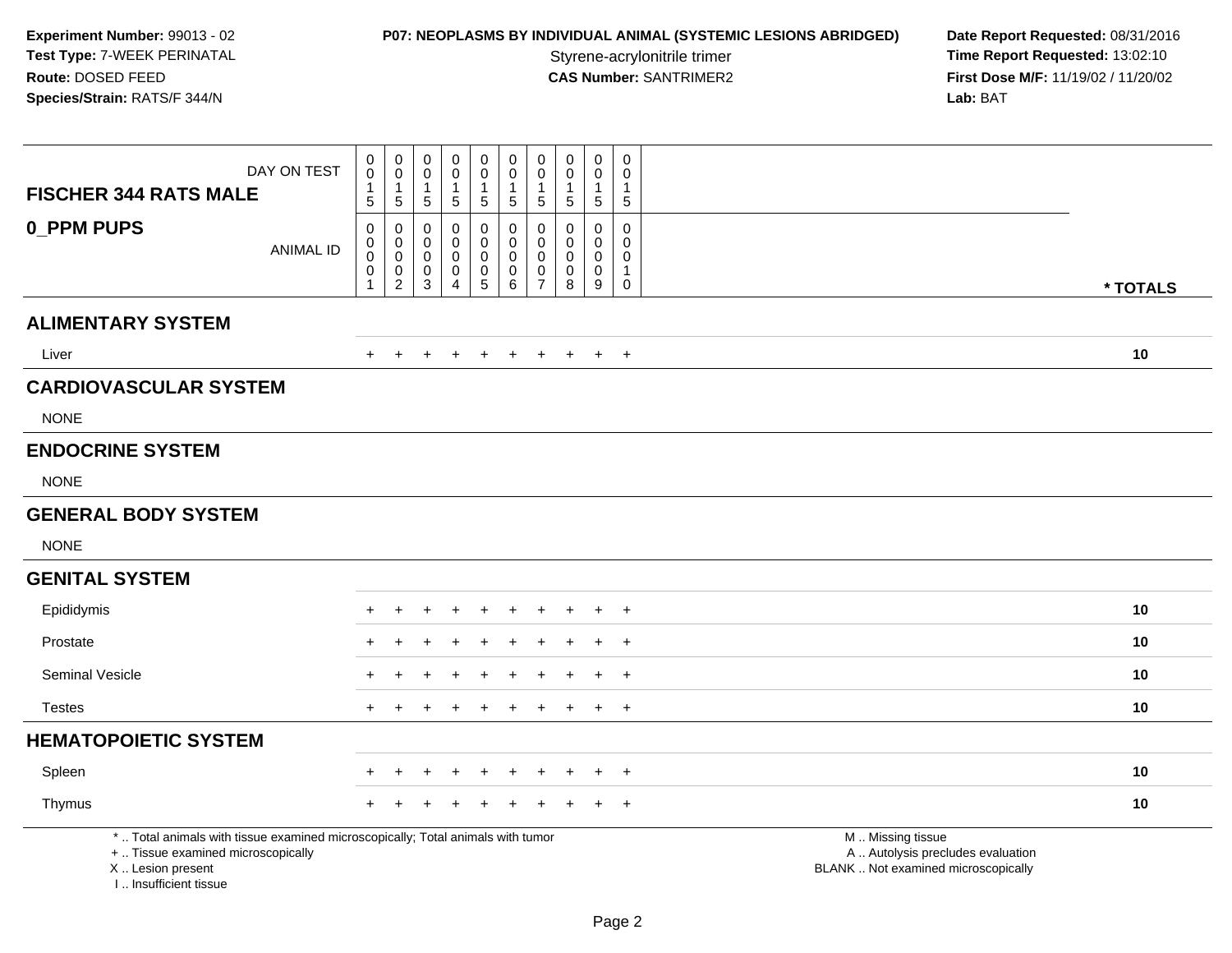## **P07: NEOPLASMS BY INDIVIDUAL ANIMAL (SYSTEMIC LESIONS ABRIDGED) Date Report Requested: 08/31/2016<br>Styrene-acrylonitrile trimer <b>Time Report Requested: 13:02:10**

**Time Report Requested: 13:02:10 CAS Number:** SANTRIMER2 **First Dose M/F:** 11/19/02 / 11/20/02 **Lab:** BAT

| <b>FISCHER 344 RATS MALE</b>  | DAY ON TEST      | 0<br>$\mathbf 0$<br>$\mathbf{1}$ | $\boldsymbol{0}$<br>$\mathsf{O}$<br>$\mathbf{1}$             | 0<br>$\pmb{0}$<br>$\mathbf{1}$ | $\begin{smallmatrix} 0\\0 \end{smallmatrix}$<br>$\mathbf{1}$ | $\pmb{0}$<br>$\ddot{\mathbf{0}}$<br>$\mathbf{1}$       | $\pmb{0}$<br>$\pmb{0}$<br>$\mathbf{1}$                    | 0<br>0<br>$\mathbf{1}$                       | 0<br>0<br>$\mathbf{1}$       | $\pmb{0}$<br>0<br>1                     | $\mathbf 0$<br>0<br>$\mathbf{1}$                    |          |
|-------------------------------|------------------|----------------------------------|--------------------------------------------------------------|--------------------------------|--------------------------------------------------------------|--------------------------------------------------------|-----------------------------------------------------------|----------------------------------------------|------------------------------|-----------------------------------------|-----------------------------------------------------|----------|
|                               |                  | 5                                | $\sqrt{5}$                                                   | $5\,$                          | $\sqrt{5}$                                                   | $\sqrt{5}$                                             | $\sqrt{5}$                                                | 5                                            | 5                            | $\sqrt{5}$                              | $\,$ 5 $\,$                                         |          |
| <b>0_PPM PUPS</b>             | <b>ANIMAL ID</b> | $\mathbf 0$<br>0<br>0<br>0<br>1  | 0<br>$\pmb{0}$<br>$\pmb{0}$<br>$\pmb{0}$<br>$\boldsymbol{2}$ | 0<br>0<br>0<br>$\pmb{0}$<br>3  | 0<br>$\pmb{0}$<br>$\pmb{0}$<br>$\mathsf 0$<br>$\overline{4}$ | 0<br>$\mathbf 0$<br>$\mathbf 0$<br>0<br>$\overline{5}$ | 0<br>$\mathbf 0$<br>$\mathbf 0$<br>$\mathbf 0$<br>$\,6\,$ | 0<br>$\mathbf 0$<br>0<br>0<br>$\overline{7}$ | $\Omega$<br>0<br>0<br>0<br>8 | $\mathbf 0$<br>0<br>0<br>$\pmb{0}$<br>9 | $\mathbf 0$<br>$\mathbf 0$<br>0<br>$\mathbf 1$<br>0 | * TOTALS |
| <b>INTEGUMENTARY SYSTEM</b>   |                  |                                  |                                                              |                                |                                                              |                                                        |                                                           |                                              |                              |                                         |                                                     |          |
| <b>NONE</b>                   |                  |                                  |                                                              |                                |                                                              |                                                        |                                                           |                                              |                              |                                         |                                                     |          |
| <b>MUSCULOSKELETAL SYSTEM</b> |                  |                                  |                                                              |                                |                                                              |                                                        |                                                           |                                              |                              |                                         |                                                     |          |
| <b>Skeletal Muscle</b>        |                  |                                  |                                                              |                                |                                                              |                                                        |                                                           |                                              | $\pm$                        | $\ddot{}$                               | $+$                                                 | 10       |
| <b>NERVOUS SYSTEM</b>         |                  |                                  |                                                              |                                |                                                              |                                                        |                                                           |                                              |                              |                                         |                                                     |          |
| Brain                         |                  |                                  |                                                              |                                |                                                              | $\ddot{}$                                              | $\pm$                                                     | $\ddot{}$                                    | $+$                          |                                         | $+$ $+$                                             | 10       |
| <b>RESPIRATORY SYSTEM</b>     |                  |                                  |                                                              |                                |                                                              |                                                        |                                                           |                                              |                              |                                         |                                                     |          |
| <b>NONE</b>                   |                  |                                  |                                                              |                                |                                                              |                                                        |                                                           |                                              |                              |                                         |                                                     |          |
| <b>SPECIAL SENSES SYSTEM</b>  |                  |                                  |                                                              |                                |                                                              |                                                        |                                                           |                                              |                              |                                         |                                                     |          |
| <b>NONE</b>                   |                  |                                  |                                                              |                                |                                                              |                                                        |                                                           |                                              |                              |                                         |                                                     |          |
| <b>URINARY SYSTEM</b>         |                  |                                  |                                                              |                                |                                                              |                                                        |                                                           |                                              |                              |                                         |                                                     |          |
| Kidney                        |                  |                                  | $\pm$                                                        | $\pm$                          | $\ddot{}$                                                    | $+$                                                    | $\overline{+}$                                            | $+$                                          | $+$                          | $+$                                     | $+$                                                 | 10       |
| <b>SYSTEMIC LESIONS</b>       |                  |                                  |                                                              |                                |                                                              |                                                        |                                                           |                                              |                              |                                         |                                                     |          |
| Multiple Organ                |                  |                                  |                                                              |                                |                                                              |                                                        |                                                           |                                              |                              | $+$                                     | $+$                                                 | 10       |

\* .. Total animals with tissue examined microscopically; Total animals with tumor

+ .. Tissue examined microscopically

X .. Lesion present

I .. Insufficient tissue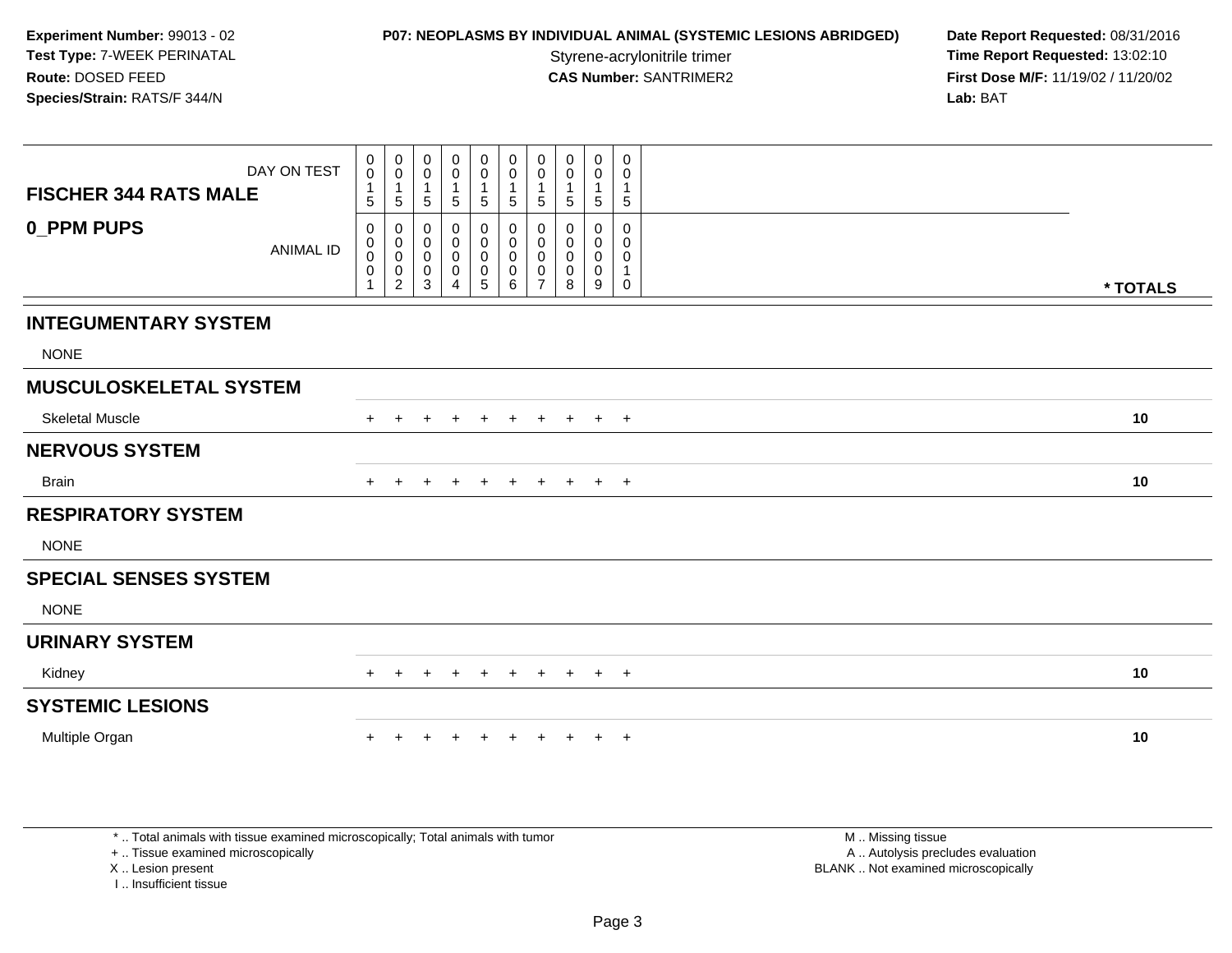#### **P07: NEOPLASMS BY INDIVIDUAL ANIMAL (SYSTEMIC LESIONS ABRIDGED) Date Report Requested: 08/31/2016<br>Styrene-acrylonitrile trimer <b>Time Report Requested: 13:02:10**

**Time Report Requested: 13:02:10 CAS Number:** SANTRIMER2 **First Dose M/F:** 11/19/02 / 11/20/02 **Lab:** BAT

| DAY ON TEST<br><b>FISCHER 344 RATS MALE</b> | 0<br>$\mathbf 0$<br>1<br>5               | 0<br>$\mathbf 0$<br>$\mathbf 1$<br>5         | 0<br>0<br>5                       | 0<br>0<br>-1<br>5                                    | 0<br>0<br>1<br>$\sqrt{5}$              | 0<br>$\mathbf 0$<br>$\overline{1}$<br>$\sqrt{5}$               | 0<br>$\mathbf 0$<br>-1<br>$\sqrt{5}$          | 0<br>$\Omega$<br>1<br>5      | 0<br>0<br>-1<br>5             | 0<br>$\mathbf 0$<br>5                                    |          |
|---------------------------------------------|------------------------------------------|----------------------------------------------|-----------------------------------|------------------------------------------------------|----------------------------------------|----------------------------------------------------------------|-----------------------------------------------|------------------------------|-------------------------------|----------------------------------------------------------|----------|
| 250 PPM PUPS<br><b>ANIMAL ID</b>            | 0<br>0<br>$\pmb{0}$<br>1<br>$\mathbf{1}$ | 0<br>$\mathbf 0$<br>0<br>1<br>$\overline{a}$ | 0<br>0<br>0<br>-1<br>$\mathbf{3}$ | $\Omega$<br>0<br>0<br>$\mathbf{1}$<br>$\overline{4}$ | 0<br>0<br>$\pmb{0}$<br>1<br>$\sqrt{5}$ | $\mathbf{0}$<br>$\mathbf 0$<br>$\mathbf 0$<br>$\mathbf 1$<br>6 | 0<br>$\mathbf 0$<br>0<br>-1<br>$\overline{7}$ | 0<br>$\Omega$<br>0<br>1<br>8 | $\Omega$<br>0<br>0<br>-1<br>9 | 0<br>$\mathbf 0$<br>0<br>$\boldsymbol{2}$<br>$\mathbf 0$ | * TOTALS |
| <b>ALIMENTARY SYSTEM</b>                    |                                          |                                              |                                   |                                                      |                                        |                                                                |                                               |                              |                               |                                                          |          |
| Liver                                       | $+$                                      | $+$                                          | $\pm$                             | $+$                                                  | $+$                                    | $+$                                                            | $+$                                           | $+$                          |                               | $+$ $+$                                                  | 10       |
| <b>CARDIOVASCULAR SYSTEM</b><br><b>NONE</b> |                                          |                                              |                                   |                                                      |                                        |                                                                |                                               |                              |                               |                                                          |          |
| <b>ENDOCRINE SYSTEM</b>                     |                                          |                                              |                                   |                                                      |                                        |                                                                |                                               |                              |                               |                                                          |          |
| <b>NONE</b>                                 |                                          |                                              |                                   |                                                      |                                        |                                                                |                                               |                              |                               |                                                          |          |
| <b>GENERAL BODY SYSTEM</b>                  |                                          |                                              |                                   |                                                      |                                        |                                                                |                                               |                              |                               |                                                          |          |
| <b>NONE</b>                                 |                                          |                                              |                                   |                                                      |                                        |                                                                |                                               |                              |                               |                                                          |          |
| <b>GENITAL SYSTEM</b>                       |                                          |                                              |                                   |                                                      |                                        |                                                                |                                               |                              |                               |                                                          |          |
| <b>NONE</b>                                 |                                          |                                              |                                   |                                                      |                                        |                                                                |                                               |                              |                               |                                                          |          |
| <b>HEMATOPOIETIC SYSTEM</b>                 |                                          |                                              |                                   |                                                      |                                        |                                                                |                                               |                              |                               |                                                          |          |
| <b>NONE</b>                                 |                                          |                                              |                                   |                                                      |                                        |                                                                |                                               |                              |                               |                                                          |          |
| <b>INTEGUMENTARY SYSTEM</b>                 |                                          |                                              |                                   |                                                      |                                        |                                                                |                                               |                              |                               |                                                          |          |
| <b>NONE</b>                                 |                                          |                                              |                                   |                                                      |                                        |                                                                |                                               |                              |                               |                                                          |          |
| <b>MUSCULOSKELETAL SYSTEM</b>               |                                          |                                              |                                   |                                                      |                                        |                                                                |                                               |                              |                               |                                                          |          |
| <b>NONE</b>                                 |                                          |                                              |                                   |                                                      |                                        |                                                                |                                               |                              |                               |                                                          |          |

\* .. Total animals with tissue examined microscopically; Total animals with tumor

+ .. Tissue examined microscopically

X .. Lesion present

I .. Insufficient tissue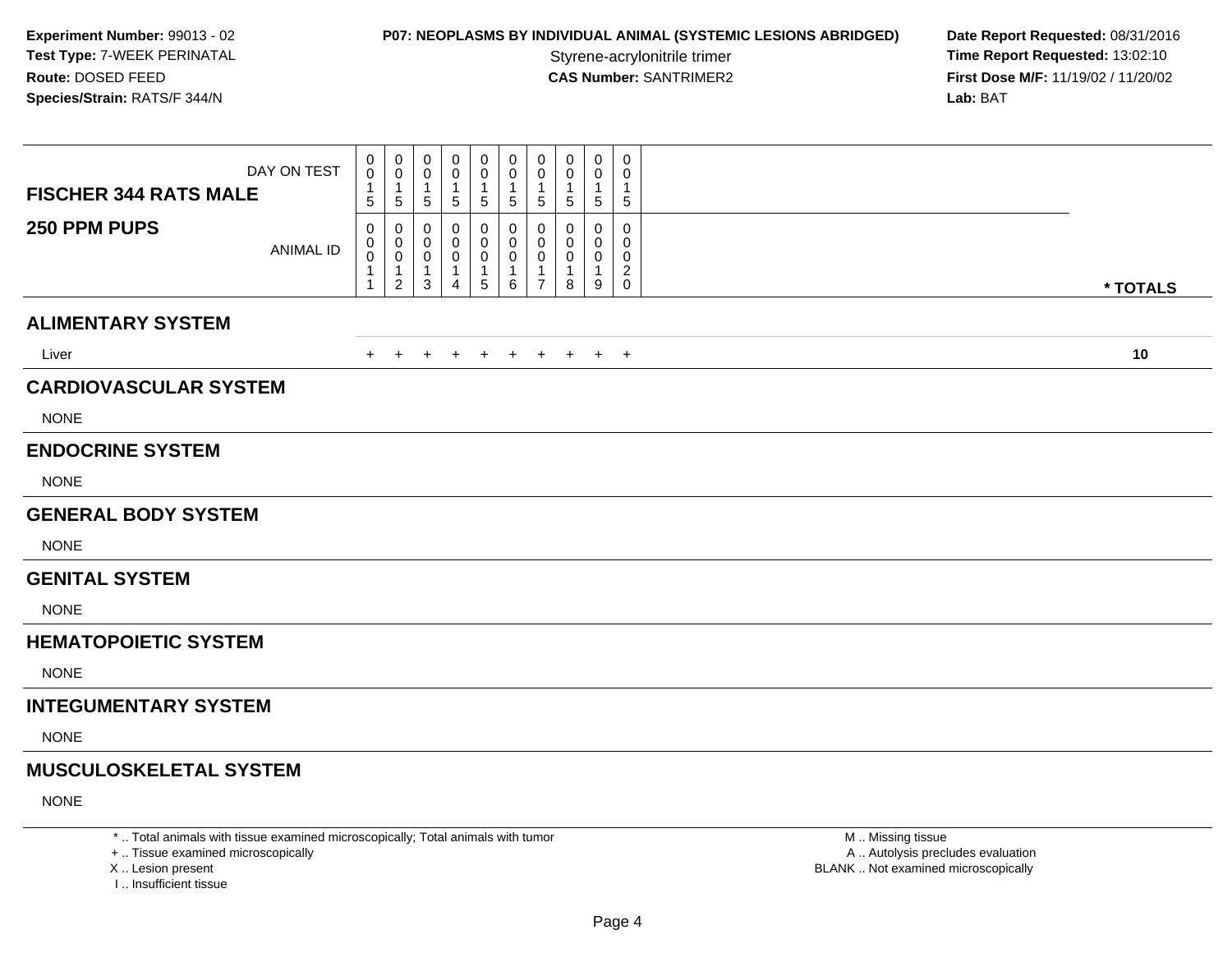**P07: NEOPLASMS BY INDIVIDUAL ANIMAL (SYSTEMIC LESIONS ABRIDGED) Date Report Requested: 08/31/2016<br>Styrene-acrylonitrile trimer <b>Time Report Requested: 13:02:10 Time Report Requested: 13:02:10 CAS Number:** SANTRIMER2 **First Dose M/F:** 11/19/02 / 11/20/02 **Lab:** BAT

| <b>FISCHER 344 RATS MALE</b> | DAY ON TEST | $\begin{smallmatrix}0\0\0\end{smallmatrix}$<br>5 | $_{\rm 0}^{\rm 0}$<br>$\overline{A}$<br>5 | $\mathbf 0$<br>$\pmb{0}$<br>$\overline{1}$<br>5 | 0<br>0<br>$\mathbf{1}$<br>5 | $\mathbf 0$<br>$\mathsf{O}\xspace$<br>5 | $\pmb{0}$<br>$\overline{0}$<br>1<br>5         | 0<br>0<br>5                   | 0<br>0<br>$\mathbf{1}$<br>5 | 0<br>$\pmb{0}$<br>5 | $\mathbf 0$<br>0<br>$\mathbf{1}$<br>$\sqrt{5}$         |          |
|------------------------------|-------------|--------------------------------------------------|-------------------------------------------|-------------------------------------------------|-----------------------------|-----------------------------------------|-----------------------------------------------|-------------------------------|-----------------------------|---------------------|--------------------------------------------------------|----------|
| 250 PPM PUPS                 | ANIMAL ID   | 0<br>0<br>0                                      | 0<br>$\pmb{0}$<br>$\pmb{0}$<br>2          | 0<br>$\pmb{0}$<br>0<br>3                        | 0<br>$\pmb{0}$<br>0<br>4    | 0<br>$\mathsf 0$<br>0<br>5              | $\pmb{0}$<br>$\pmb{0}$<br>$\pmb{0}$<br>1<br>6 | 0<br>0<br>0<br>$\overline{ }$ | 0<br>8                      | 0<br>0<br>0<br>9    | $\mathbf 0$<br>0<br>0<br>$\overline{2}$<br>$\mathbf 0$ |          |
|                              |             |                                                  |                                           |                                                 |                             |                                         |                                               |                               |                             |                     |                                                        | * TOTALS |
| <b>NERVOUS SYSTEM</b>        |             |                                                  |                                           |                                                 |                             |                                         |                                               |                               |                             |                     |                                                        |          |
| Brain                        |             |                                                  | $+$                                       | $+$                                             | $+$                         | $+$                                     | $+$                                           |                               | $+ + + +$                   |                     |                                                        | 10       |
| <b>RESPIRATORY SYSTEM</b>    |             |                                                  |                                           |                                                 |                             |                                         |                                               |                               |                             |                     |                                                        |          |
| <b>NONE</b>                  |             |                                                  |                                           |                                                 |                             |                                         |                                               |                               |                             |                     |                                                        |          |
| <b>SPECIAL SENSES SYSTEM</b> |             |                                                  |                                           |                                                 |                             |                                         |                                               |                               |                             |                     |                                                        |          |
| <b>NONE</b>                  |             |                                                  |                                           |                                                 |                             |                                         |                                               |                               |                             |                     |                                                        |          |
| <b>URINARY SYSTEM</b>        |             |                                                  |                                           |                                                 |                             |                                         |                                               |                               |                             |                     |                                                        |          |
| <b>NONE</b>                  |             |                                                  |                                           |                                                 |                             |                                         |                                               |                               |                             |                     |                                                        |          |
| <b>SYSTEMIC LESIONS</b>      |             |                                                  |                                           |                                                 |                             |                                         |                                               |                               |                             |                     |                                                        |          |
| Multiple Organ               |             |                                                  |                                           |                                                 |                             |                                         |                                               |                               |                             | $\pm$               | $+$                                                    | 10       |
|                              |             |                                                  |                                           |                                                 |                             |                                         |                                               |                               |                             |                     |                                                        |          |

\* .. Total animals with tissue examined microscopically; Total animals with tumor

+ .. Tissue examined microscopically

X .. Lesion present

I .. Insufficient tissue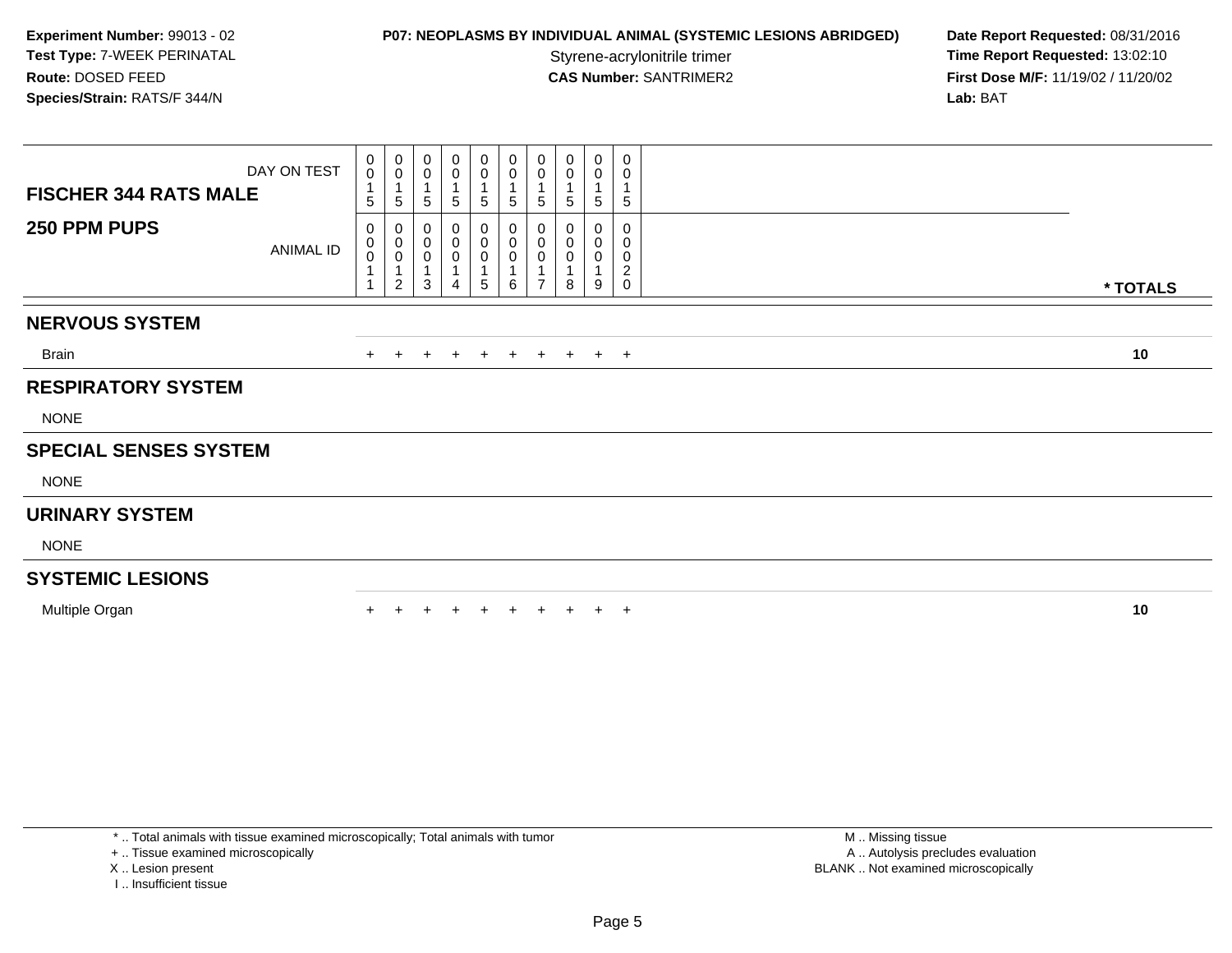#### **P07: NEOPLASMS BY INDIVIDUAL ANIMAL (SYSTEMIC LESIONS ABRIDGED) Date Report Requested: 08/31/2016<br>Styrene-acrylonitrile trimer <b>Time Report Requested: 13:02:10**

**Time Report Requested: 13:02:10 CAS Number:** SANTRIMER2 **First Dose M/F:** 11/19/02 / 11/20/02 **Lab:** BAT

| DAY ON TEST<br><b>FISCHER 344 RATS MALE</b> | 0<br>0<br>$\mathbf{1}$<br>5                         | 0<br>0<br>$\overline{1}$<br>$\sqrt{5}$ | 0<br>0<br>$\mathbf 1$<br>$\sqrt{5}$                   | 0<br>Ω<br>5                                 | 0<br>0<br>$\mathbf{1}$<br>$\sqrt{5}$           | 0<br>$\mathbf 0$<br>-1<br>$\sqrt{5}$                           | 0<br>$\mathbf 0$<br>$\overline{1}$<br>$\sqrt{5}$                    | 0<br>0<br>1<br>5      | 0<br>0<br>$\mathbf{1}$<br>5        | 0<br>0<br>1<br>5                |          |
|---------------------------------------------|-----------------------------------------------------|----------------------------------------|-------------------------------------------------------|---------------------------------------------|------------------------------------------------|----------------------------------------------------------------|---------------------------------------------------------------------|-----------------------|------------------------------------|---------------------------------|----------|
| 500 PPM PUPS<br><b>ANIMAL ID</b>            | 0<br>0<br>$\pmb{0}$<br>$\overline{\mathbf{c}}$<br>1 | 0<br>0<br>$\mathbf 0$<br>$\frac{2}{2}$ | $\mathbf 0$<br>0<br>$\boldsymbol{0}$<br>$\frac{2}{3}$ | 0<br>0<br>0<br>$\overline{\mathbf{c}}$<br>4 | 0<br>$\mathbf 0$<br>$\pmb{0}$<br>$\frac{2}{5}$ | 0<br>0<br>$\mathbf 0$<br>$\begin{array}{c} 2 \\ 6 \end{array}$ | 0<br>$\mathbf 0$<br>$\mathbf 0$<br>$\overline{2}$<br>$\overline{7}$ | 0<br>0<br>0<br>2<br>8 | 0<br>0<br>0<br>$\overline{2}$<br>9 | 0<br>0<br>0<br>3<br>$\mathbf 0$ | * TOTALS |
| <b>ALIMENTARY SYSTEM</b>                    |                                                     |                                        |                                                       |                                             |                                                |                                                                |                                                                     |                       |                                    |                                 |          |
| Liver                                       | $+$                                                 | $+$                                    | $+$                                                   | $+$                                         | $+$                                            | $+$                                                            | $+$                                                                 | $+$                   |                                    | $+$ $+$                         | 10       |
| <b>CARDIOVASCULAR SYSTEM</b>                |                                                     |                                        |                                                       |                                             |                                                |                                                                |                                                                     |                       |                                    |                                 |          |
| <b>NONE</b>                                 |                                                     |                                        |                                                       |                                             |                                                |                                                                |                                                                     |                       |                                    |                                 |          |
| <b>ENDOCRINE SYSTEM</b>                     |                                                     |                                        |                                                       |                                             |                                                |                                                                |                                                                     |                       |                                    |                                 |          |
| <b>NONE</b>                                 |                                                     |                                        |                                                       |                                             |                                                |                                                                |                                                                     |                       |                                    |                                 |          |
| <b>GENERAL BODY SYSTEM</b>                  |                                                     |                                        |                                                       |                                             |                                                |                                                                |                                                                     |                       |                                    |                                 |          |
| <b>NONE</b>                                 |                                                     |                                        |                                                       |                                             |                                                |                                                                |                                                                     |                       |                                    |                                 |          |
| <b>GENITAL SYSTEM</b>                       |                                                     |                                        |                                                       |                                             |                                                |                                                                |                                                                     |                       |                                    |                                 |          |
| <b>NONE</b>                                 |                                                     |                                        |                                                       |                                             |                                                |                                                                |                                                                     |                       |                                    |                                 |          |
| <b>HEMATOPOIETIC SYSTEM</b>                 |                                                     |                                        |                                                       |                                             |                                                |                                                                |                                                                     |                       |                                    |                                 |          |
| <b>NONE</b>                                 |                                                     |                                        |                                                       |                                             |                                                |                                                                |                                                                     |                       |                                    |                                 |          |
| <b>INTEGUMENTARY SYSTEM</b>                 |                                                     |                                        |                                                       |                                             |                                                |                                                                |                                                                     |                       |                                    |                                 |          |
| <b>NONE</b>                                 |                                                     |                                        |                                                       |                                             |                                                |                                                                |                                                                     |                       |                                    |                                 |          |
| <b>MUSCULOSKELETAL SYSTEM</b>               |                                                     |                                        |                                                       |                                             |                                                |                                                                |                                                                     |                       |                                    |                                 |          |
| <b>NONE</b>                                 |                                                     |                                        |                                                       |                                             |                                                |                                                                |                                                                     |                       |                                    |                                 |          |

\* .. Total animals with tissue examined microscopically; Total animals with tumor

+ .. Tissue examined microscopically

X .. Lesion present

I .. Insufficient tissue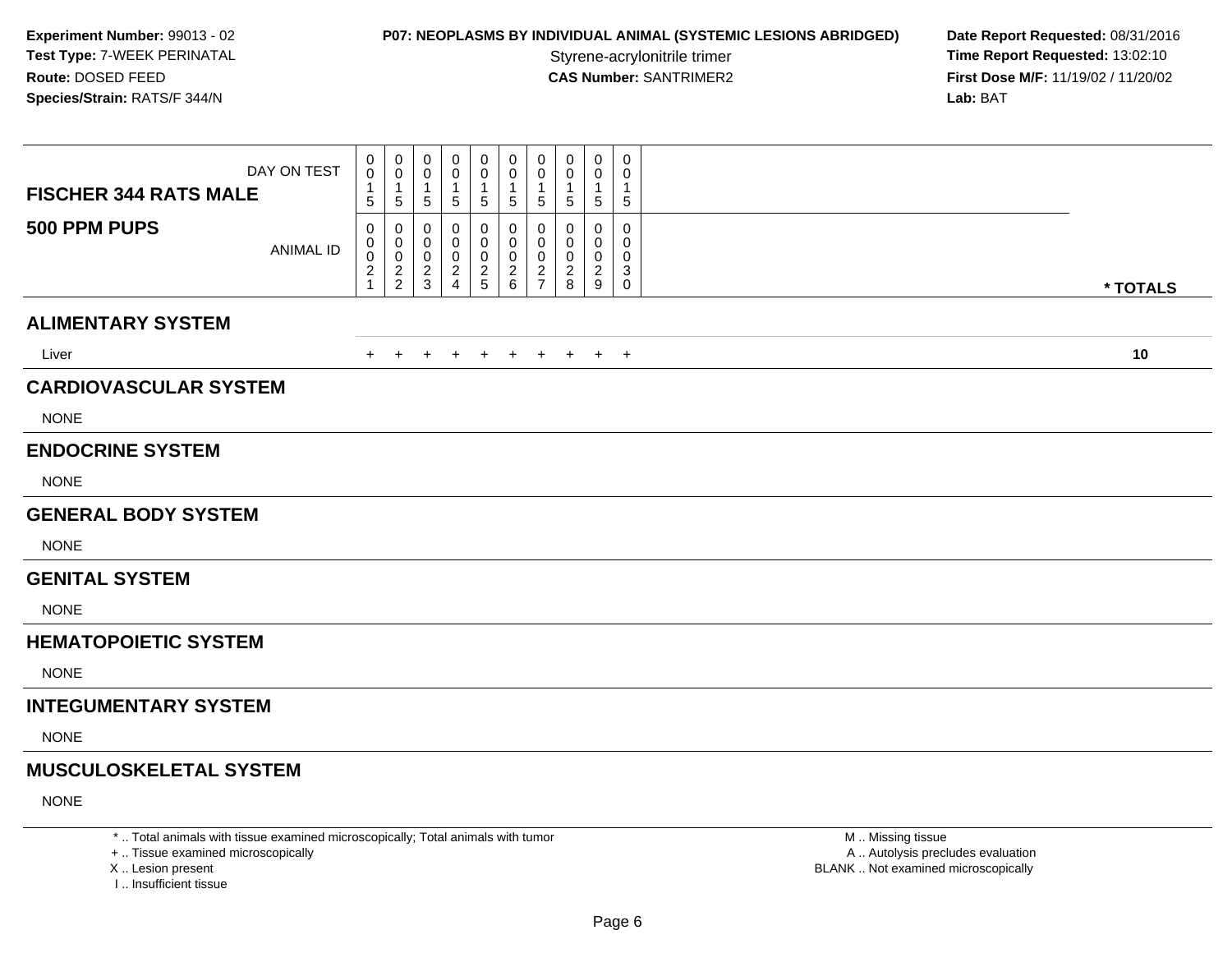## **P07: NEOPLASMS BY INDIVIDUAL ANIMAL (SYSTEMIC LESIONS ABRIDGED) Date Report Requested: 08/31/2016<br>Styrene-acrylonitrile trimer <b>Time Report Requested: 13:02:10**

**Time Report Requested: 13:02:10 CAS Number:** SANTRIMER2 **First Dose M/F:** 11/19/02 / 11/20/02 **Lab:** BAT

| DAY ON TEST<br><b>FISCHER 344 RATS MALE</b> | $_{\rm 0}^{\rm 0}$<br>$\mathbf{1}$<br>5 | $\pmb{0}$<br>$\mathbf 0$<br>$\sqrt{5}$ | $\begin{smallmatrix} 0\\0 \end{smallmatrix}$<br>$\overline{\mathbf{1}}$<br>$\overline{5}$ | $\boldsymbol{0}$<br>$\mathbf 0$<br>$\overline{1}$<br>5           | $\begin{smallmatrix} 0\\0 \end{smallmatrix}$<br>1<br>5 | $\pmb{0}$<br>$\pmb{0}$<br>1<br>5                         | $_{\rm 0}^{\rm 0}$<br>5                      | $_{\rm 0}^{\rm 0}$<br>5 | $\pmb{0}$<br>$\pmb{0}$<br>5                                   | 0<br>0<br>$5\phantom{.0}$ |          |  |
|---------------------------------------------|-----------------------------------------|----------------------------------------|-------------------------------------------------------------------------------------------|------------------------------------------------------------------|--------------------------------------------------------|----------------------------------------------------------|----------------------------------------------|-------------------------|---------------------------------------------------------------|---------------------------|----------|--|
| 500 PPM PUPS<br><b>ANIMAL ID</b>            | 0<br>0002                               | 0<br>0002                              | 0<br>$\begin{array}{c} 0 \\ 0 \\ 2 \\ 3 \end{array}$                                      | $\begin{matrix} 0 \\ 0 \\ 0 \\ 2 \end{matrix}$<br>$\overline{A}$ | 0<br>0<br>0<br>2<br>5                                  | 0<br>$\pmb{0}$<br>$\pmb{0}$<br>$\boldsymbol{2}$<br>$\,6$ | 0<br>$\pmb{0}$<br>$\pmb{0}$<br>$\frac{2}{7}$ | 0<br>0<br>$\frac{2}{8}$ | 0<br>$\pmb{0}$<br>$\pmb{0}$<br>$\sqrt{2}$<br>$\boldsymbol{9}$ | 0<br>0<br>0<br>3<br>0     | * TOTALS |  |
| <b>NERVOUS SYSTEM</b>                       |                                         |                                        |                                                                                           |                                                                  |                                                        |                                                          |                                              |                         |                                                               |                           |          |  |
| Brain                                       | $+$                                     | $\pm$                                  | $+$                                                                                       | $+$                                                              | $+$                                                    | $+$                                                      | $+$                                          | $+$                     | $+$ $+$                                                       |                           | 10       |  |
| <b>RESPIRATORY SYSTEM</b>                   |                                         |                                        |                                                                                           |                                                                  |                                                        |                                                          |                                              |                         |                                                               |                           |          |  |
| <b>NONE</b>                                 |                                         |                                        |                                                                                           |                                                                  |                                                        |                                                          |                                              |                         |                                                               |                           |          |  |
| <b>SPECIAL SENSES SYSTEM</b>                |                                         |                                        |                                                                                           |                                                                  |                                                        |                                                          |                                              |                         |                                                               |                           |          |  |
| <b>NONE</b>                                 |                                         |                                        |                                                                                           |                                                                  |                                                        |                                                          |                                              |                         |                                                               |                           |          |  |
| <b>URINARY SYSTEM</b>                       |                                         |                                        |                                                                                           |                                                                  |                                                        |                                                          |                                              |                         |                                                               |                           |          |  |
| Kidney                                      | $+$                                     | $+$                                    | $+$                                                                                       | $+$                                                              | $+$                                                    | $+$                                                      |                                              | $+$ $+$ $+$ $+$         |                                                               |                           | 10       |  |
| <b>SYSTEMIC LESIONS</b>                     |                                         |                                        |                                                                                           |                                                                  |                                                        |                                                          |                                              |                         |                                                               |                           |          |  |
| Multiple Organ                              |                                         |                                        |                                                                                           |                                                                  |                                                        |                                                          |                                              |                         | $\pm$                                                         | $+$                       | 10       |  |

\* .. Total animals with tissue examined microscopically; Total animals with tumor

+ .. Tissue examined microscopically

X .. Lesion present

I .. Insufficient tissue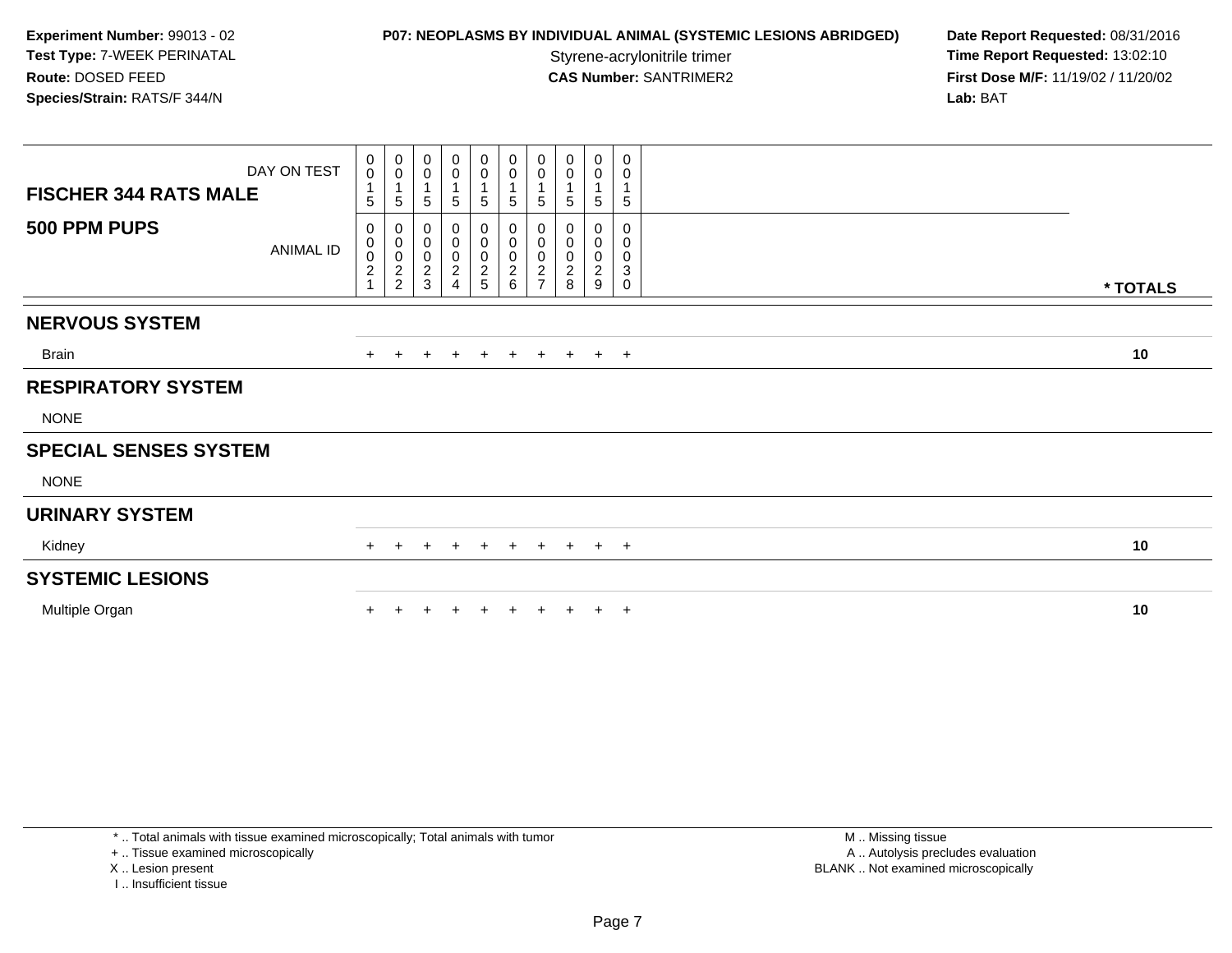## **P07: NEOPLASMS BY INDIVIDUAL ANIMAL (SYSTEMIC LESIONS ABRIDGED) Date Report Requested: 08/31/2016<br>Styrene-acrylonitrile trimer <b>Time Report Requested: 13:02:10**

**Time Report Requested: 13:02:10 CAS Number:** SANTRIMER2 **First Dose M/F:** 11/19/02 / 11/20/02 **Lab:** BAT

| DAY ON TEST                       | 0<br>0                                        | $\pmb{0}$<br>0                                 | 0<br>0                                  | 0<br>0                                                     | $\mathbf 0$<br>$\pmb{0}$                     | 0<br>0                                                      | $\pmb{0}$<br>$\mathbf 0$                                                     | 0<br>0                       | $\mathbf 0$<br>0               | $\pmb{0}$<br>0                |          |
|-----------------------------------|-----------------------------------------------|------------------------------------------------|-----------------------------------------|------------------------------------------------------------|----------------------------------------------|-------------------------------------------------------------|------------------------------------------------------------------------------|------------------------------|--------------------------------|-------------------------------|----------|
| <b>FISCHER 344 RATS MALE</b>      | 1<br>5                                        | $\mathbf{1}$<br>$\sqrt{5}$                     | $\mathbf{1}$<br>5                       | 1<br>5                                                     | $\mathbf{1}$<br>5                            | $\mathbf{1}$<br>5                                           | $\mathbf{1}$<br>$\sqrt{5}$                                                   | 5                            | $\mathbf 1$<br>5               | $\mathbf 1$<br>5              |          |
| 1000 PPM PUPS<br><b>ANIMAL ID</b> | 0<br>0<br>$\overline{0}$<br>3<br>$\mathbf{1}$ | 0<br>$\pmb{0}$<br>$\mathbf 0$<br>$\frac{3}{2}$ | 0<br>$\mathbf 0$<br>$\pmb{0}$<br>3<br>3 | 0<br>0<br>0<br>$\ensuremath{\mathsf{3}}$<br>$\overline{4}$ | 0<br>$\pmb{0}$<br>$\pmb{0}$<br>$\frac{3}{5}$ | 0<br>0<br>$\pmb{0}$<br>$\ensuremath{\mathsf{3}}$<br>$\,6\,$ | 0<br>$\mathbf 0$<br>$\pmb{0}$<br>$\ensuremath{\mathsf{3}}$<br>$\overline{7}$ | 0<br>$\Omega$<br>0<br>3<br>8 | 0<br>0<br>0<br>$\sqrt{3}$<br>9 | 0<br>0<br>0<br>4<br>$\pmb{0}$ | * TOTALS |
| <b>ALIMENTARY SYSTEM</b>          |                                               |                                                |                                         |                                                            |                                              |                                                             |                                                                              |                              |                                |                               |          |
| Liver                             | $+$                                           | $+$                                            | $+$                                     | $+$                                                        | $+$                                          | $+$                                                         | $+$                                                                          | $+$                          |                                | $+$ $+$                       | 10       |
| <b>CARDIOVASCULAR SYSTEM</b>      |                                               |                                                |                                         |                                                            |                                              |                                                             |                                                                              |                              |                                |                               |          |
| <b>NONE</b>                       |                                               |                                                |                                         |                                                            |                                              |                                                             |                                                                              |                              |                                |                               |          |
| <b>ENDOCRINE SYSTEM</b>           |                                               |                                                |                                         |                                                            |                                              |                                                             |                                                                              |                              |                                |                               |          |
| <b>NONE</b>                       |                                               |                                                |                                         |                                                            |                                              |                                                             |                                                                              |                              |                                |                               |          |
| <b>GENERAL BODY SYSTEM</b>        |                                               |                                                |                                         |                                                            |                                              |                                                             |                                                                              |                              |                                |                               |          |
| <b>NONE</b>                       |                                               |                                                |                                         |                                                            |                                              |                                                             |                                                                              |                              |                                |                               |          |
| <b>GENITAL SYSTEM</b>             |                                               |                                                |                                         |                                                            |                                              |                                                             |                                                                              |                              |                                |                               |          |
| Epididymis                        | $\pm$                                         |                                                | $\div$                                  | $\div$                                                     | +                                            | $\ddot{}$                                                   | $\pm$                                                                        | $\pm$                        | $+$                            | $+$                           | 10       |
| <b>Seminal Vesicle</b>            | $\pm$                                         |                                                | $\pm$                                   | $\pm$                                                      | $\overline{ }$                               | $\ddot{}$                                                   | $\pm$                                                                        | $\pm$                        | $+$                            | $+$                           | 10       |
| <b>Testes</b>                     | $\pm$                                         |                                                | $\ddot{}$                               | $\pm$                                                      | $\pm$                                        | $+$                                                         | $+$                                                                          | $\ddot{}$                    | $+$                            | $+$                           | 10       |
| <b>HEMATOPOIETIC SYSTEM</b>       |                                               |                                                |                                         |                                                            |                                              |                                                             |                                                                              |                              |                                |                               |          |
| Spleen                            | $+$                                           | $+$                                            | $+$                                     | $+$                                                        | $+$                                          | $+$                                                         | $+$                                                                          | $+$                          |                                | $+$ $+$                       | 10       |
| <b>INTEGUMENTARY SYSTEM</b>       |                                               |                                                |                                         |                                                            |                                              |                                                             |                                                                              |                              |                                |                               |          |

NONE

\* .. Total animals with tissue examined microscopically; Total animals with tumor

+ .. Tissue examined microscopically

X .. Lesion present

I .. Insufficient tissue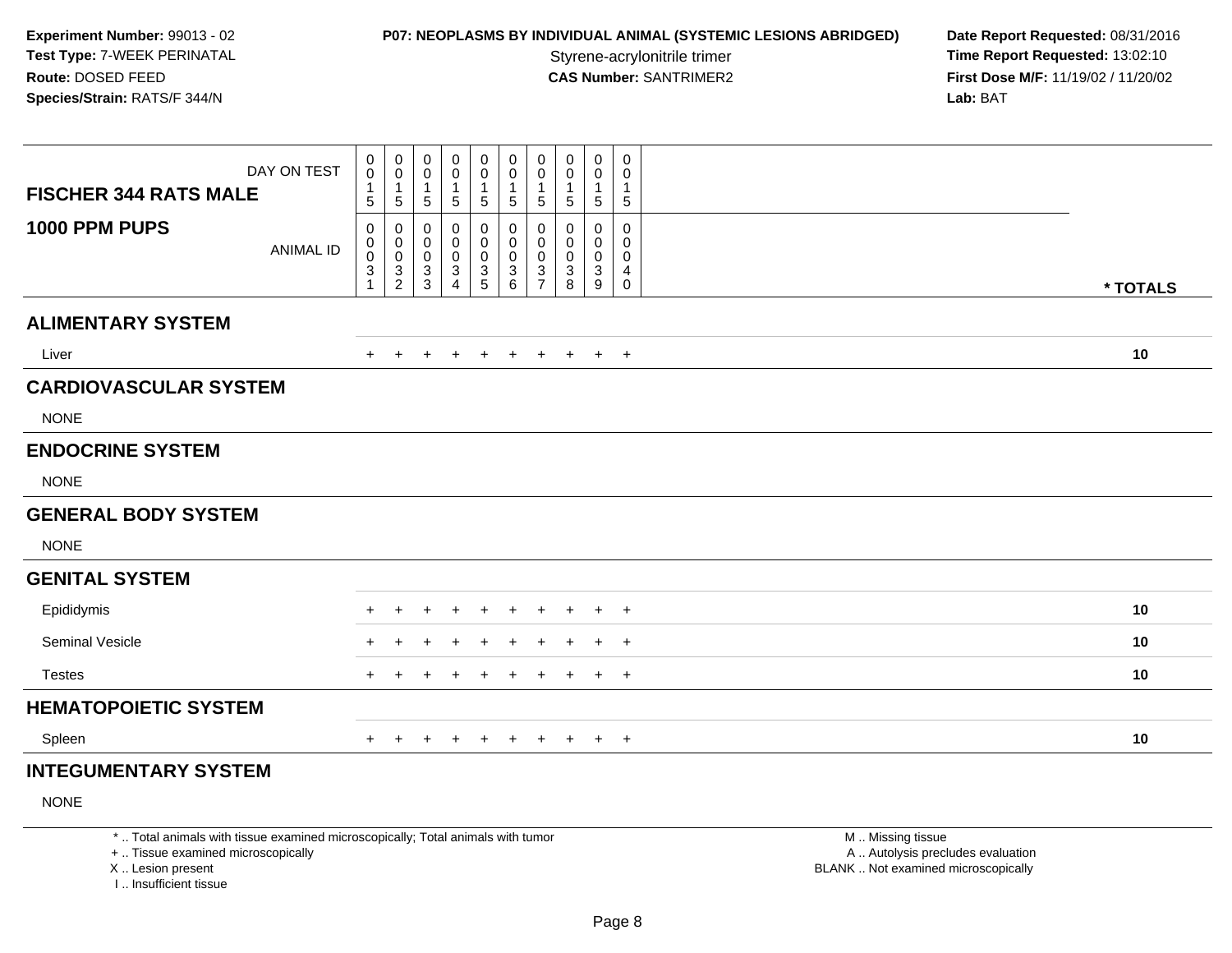#### **P07: NEOPLASMS BY INDIVIDUAL ANIMAL (SYSTEMIC LESIONS ABRIDGED) Date Report Requested: 08/31/2016<br>Styrene-acrylonitrile trimer <b>Time Report Requested: 13:02:10**

**Time Report Requested: 13:02:10 CAS Number:** SANTRIMER2 **First Dose M/F:** 11/19/02 / 11/20/02 **Lab:** BAT

| DAY ON TEST<br><b>FISCHER 344 RATS MALE</b>  | $\begin{smallmatrix} 0\\0 \end{smallmatrix}$<br>$\overline{1}$<br>5 | $\begin{smallmatrix}0\\0\end{smallmatrix}$<br>$\mathbf{1}$<br>$\overline{5}$ | 0<br>0<br>1<br>5                                      | 0<br>0<br>1<br>5                                 | 0<br>$\pmb{0}$<br>1<br>5        | 0<br>$\mathsf{O}$<br>$5\phantom{.0}$          | $\begin{smallmatrix} 0\\0 \end{smallmatrix}$<br>$\overline{1}$<br>$\overline{5}$ | 0<br>0<br>1<br>5                                      | 0<br>$\mathbf 0$<br>$\mathbf{1}$<br>5 | 0<br>0<br>1<br>$5\phantom{.0}$  |          |  |
|----------------------------------------------|---------------------------------------------------------------------|------------------------------------------------------------------------------|-------------------------------------------------------|--------------------------------------------------|---------------------------------|-----------------------------------------------|----------------------------------------------------------------------------------|-------------------------------------------------------|---------------------------------------|---------------------------------|----------|--|
| 1000 PPM PUPS<br><b>ANIMAL ID</b>            | 0<br>$\pmb{0}$<br>$\pmb{0}$<br>$\mathbf 3$                          | 0<br>$\begin{matrix} 0 \\ 0 \\ 3 \\ 2 \end{matrix}$                          | 0<br>0<br>$\pmb{0}$<br>$\ensuremath{\mathsf{3}}$<br>3 | 0<br>$\boldsymbol{0}$<br>$\pmb{0}$<br>$\sqrt{3}$ | 0<br>$\pmb{0}$<br>$\frac{0}{3}$ | 0<br>0<br>0<br>$\ensuremath{\mathsf{3}}$<br>6 | 0<br>$\pmb{0}$<br>$\pmb{0}$<br>$\mathbf{3}$<br>$\overline{ }$                    | 0<br>0<br>$\pmb{0}$<br>$\ensuremath{\mathsf{3}}$<br>8 | 0<br>0<br>$\pmb{0}$<br>3<br>9         | $\mathbf 0$<br>0<br>0<br>4<br>0 | * TOTALS |  |
| <b>MUSCULOSKELETAL SYSTEM</b><br><b>NONE</b> |                                                                     |                                                                              |                                                       |                                                  |                                 |                                               |                                                                                  |                                                       |                                       |                                 |          |  |
| <b>NERVOUS SYSTEM</b>                        |                                                                     |                                                                              |                                                       |                                                  |                                 |                                               |                                                                                  |                                                       |                                       |                                 |          |  |
| <b>Brain</b>                                 | $+$                                                                 | $\pm$                                                                        | $\pm$                                                 | $\pm$                                            | $+$                             | $+$                                           |                                                                                  | $+ + + +$                                             |                                       |                                 | 10       |  |
| <b>RESPIRATORY SYSTEM</b>                    |                                                                     |                                                                              |                                                       |                                                  |                                 |                                               |                                                                                  |                                                       |                                       |                                 |          |  |
| <b>NONE</b>                                  |                                                                     |                                                                              |                                                       |                                                  |                                 |                                               |                                                                                  |                                                       |                                       |                                 |          |  |
| <b>SPECIAL SENSES SYSTEM</b>                 |                                                                     |                                                                              |                                                       |                                                  |                                 |                                               |                                                                                  |                                                       |                                       |                                 |          |  |
| <b>NONE</b>                                  |                                                                     |                                                                              |                                                       |                                                  |                                 |                                               |                                                                                  |                                                       |                                       |                                 |          |  |
| <b>URINARY SYSTEM</b>                        |                                                                     |                                                                              |                                                       |                                                  |                                 |                                               |                                                                                  |                                                       |                                       |                                 |          |  |
| Kidney                                       | ÷.                                                                  | $\pm$                                                                        | $\pm$                                                 | $+$                                              | $+$                             | $+$                                           | $+$                                                                              | $+$                                                   |                                       | $+$ $+$                         | 10       |  |
| <b>SYSTEMIC LESIONS</b>                      |                                                                     |                                                                              |                                                       |                                                  |                                 |                                               |                                                                                  |                                                       |                                       |                                 |          |  |
| Multiple Organ                               |                                                                     |                                                                              |                                                       |                                                  |                                 |                                               |                                                                                  |                                                       |                                       | $+$ $+$                         | 10       |  |

+ .. Tissue examined microscopically

X .. Lesion present

I .. Insufficient tissue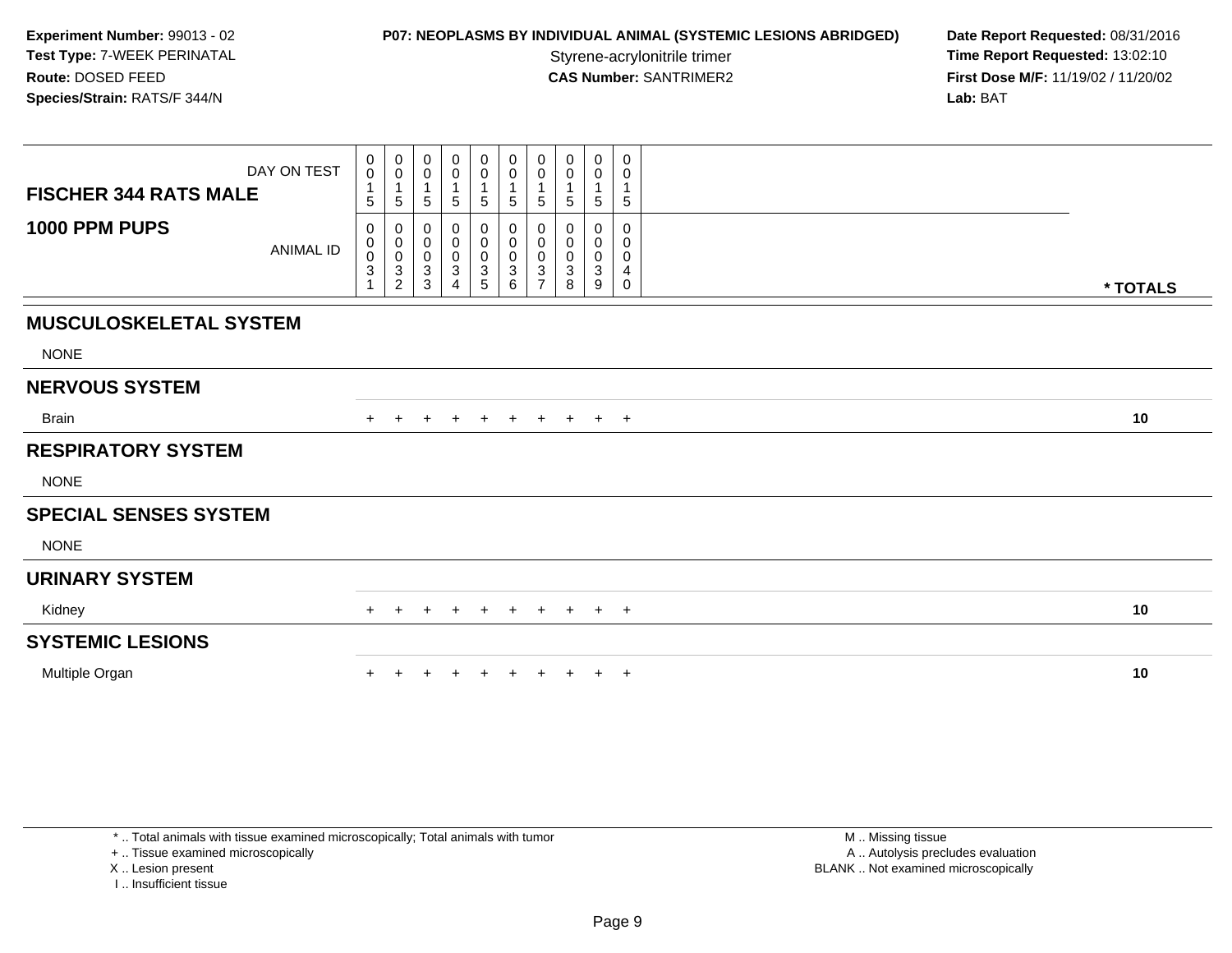**P07: NEOPLASMS BY INDIVIDUAL ANIMAL (SYSTEMIC LESIONS ABRIDGED) Date Report Requested: 08/31/2016<br>Styrene-acrylonitrile trimer <b>Time Report Requested: 13:02:10** Styrene-acrylonitrile trimer<br>
CAS Number: SANTRIMER2<br>
CAS Number: SANTRIMER2<br> **Time Report Requested:** 13:02:10 **First Dose M/F:** 11/19/02 / 11/20/02<br>Lab: BAT **Lab:** BAT

| <b>FISCHER 344 RATS MALE</b>                                                                                                                                        | DAY ON TEST      | 0<br>$\mathsf{O}\xspace$<br>1<br>5                              | $\mathbf 0$<br>$\mathbf 0$<br>$\mathbf{1}$<br>5                             | $\pmb{0}$<br>0<br>$\overline{1}$<br>5                                   | $\mathbf 0$<br>$\mathbf 0$<br>$\mathbf{1}$<br>$\sqrt{5}$            | $\pmb{0}$<br>$\mathbf 0$<br>$\mathbf{1}$<br>$\sqrt{5}$ | $\pmb{0}$<br>$\mathbf 0$<br>$\mathbf{1}$<br>5       | $\pmb{0}$<br>$\mathbf 0$<br>$\mathbf{1}$<br>$\sqrt{5}$              | $\pmb{0}$<br>0<br>$\mathbf 1$<br>$5\phantom{.0}$ | $\pmb{0}$<br>0<br>$\mathbf{1}$<br>$\sqrt{5}$         | $\pmb{0}$<br>$\mathbf 0$<br>-1<br>$\sqrt{5}$                           |                                                                                               |
|---------------------------------------------------------------------------------------------------------------------------------------------------------------------|------------------|-----------------------------------------------------------------|-----------------------------------------------------------------------------|-------------------------------------------------------------------------|---------------------------------------------------------------------|--------------------------------------------------------|-----------------------------------------------------|---------------------------------------------------------------------|--------------------------------------------------|------------------------------------------------------|------------------------------------------------------------------------|-----------------------------------------------------------------------------------------------|
| 2000 PPM PUPS                                                                                                                                                       | <b>ANIMAL ID</b> | 0<br>$\mathbf 0$<br>$\pmb{0}$<br>$\overline{4}$<br>$\mathbf{1}$ | 0<br>$\mathbf 0$<br>$\ddot{\mathbf{0}}$<br>$\overline{4}$<br>$\overline{2}$ | $\mathbf 0$<br>$\mathbf 0$<br>$\pmb{0}$<br>$\overline{4}$<br>$\sqrt{3}$ | $\mathbf 0$<br>0<br>$\mathbf 0$<br>$\overline{4}$<br>$\overline{4}$ | 0<br>$\mathbf 0$<br>$\mathbf 0$<br>4<br>$\overline{5}$ | $\pmb{0}$<br>$\pmb{0}$<br>$\pmb{0}$<br>4<br>$\,6\,$ | 0<br>$\mathbf 0$<br>$\mathbf 0$<br>$\overline{4}$<br>$\overline{7}$ | 0<br>$\mathbf 0$<br>$\pmb{0}$<br>4<br>8          | $\mathbf 0$<br>0<br>$\pmb{0}$<br>$\overline{4}$<br>9 | $\mathsf 0$<br>$\mathbf 0$<br>$\mathsf 0$<br>$\sqrt{5}$<br>$\mathbf 0$ | * TOTALS                                                                                      |
| <b>ALIMENTARY SYSTEM</b>                                                                                                                                            |                  |                                                                 |                                                                             |                                                                         |                                                                     |                                                        |                                                     |                                                                     |                                                  |                                                      |                                                                        |                                                                                               |
| Liver                                                                                                                                                               |                  |                                                                 |                                                                             | $\ddot{}$                                                               |                                                                     | $\div$                                                 | $\pm$                                               |                                                                     | $\pm$                                            | $+$                                                  | $+$                                                                    | 10                                                                                            |
| <b>CARDIOVASCULAR SYSTEM</b>                                                                                                                                        |                  |                                                                 |                                                                             |                                                                         |                                                                     |                                                        |                                                     |                                                                     |                                                  |                                                      |                                                                        |                                                                                               |
| <b>NONE</b>                                                                                                                                                         |                  |                                                                 |                                                                             |                                                                         |                                                                     |                                                        |                                                     |                                                                     |                                                  |                                                      |                                                                        |                                                                                               |
| <b>ENDOCRINE SYSTEM</b>                                                                                                                                             |                  |                                                                 |                                                                             |                                                                         |                                                                     |                                                        |                                                     |                                                                     |                                                  |                                                      |                                                                        |                                                                                               |
| <b>NONE</b>                                                                                                                                                         |                  |                                                                 |                                                                             |                                                                         |                                                                     |                                                        |                                                     |                                                                     |                                                  |                                                      |                                                                        |                                                                                               |
| <b>GENERAL BODY SYSTEM</b>                                                                                                                                          |                  |                                                                 |                                                                             |                                                                         |                                                                     |                                                        |                                                     |                                                                     |                                                  |                                                      |                                                                        |                                                                                               |
| <b>NONE</b>                                                                                                                                                         |                  |                                                                 |                                                                             |                                                                         |                                                                     |                                                        |                                                     |                                                                     |                                                  |                                                      |                                                                        |                                                                                               |
| <b>GENITAL SYSTEM</b>                                                                                                                                               |                  |                                                                 |                                                                             |                                                                         |                                                                     |                                                        |                                                     |                                                                     |                                                  |                                                      |                                                                        |                                                                                               |
| Epididymis                                                                                                                                                          |                  | $\div$                                                          | $\ddot{}$                                                                   | ٠                                                                       | ÷                                                                   | $\div$                                                 | $\overline{+}$                                      | $\pm$                                                               | $\pm$                                            | $+$                                                  | $+$                                                                    | 10                                                                                            |
| Prostate                                                                                                                                                            |                  |                                                                 |                                                                             |                                                                         |                                                                     |                                                        |                                                     |                                                                     |                                                  |                                                      | $\overline{1}$                                                         | 10                                                                                            |
| <b>Seminal Vesicle</b>                                                                                                                                              |                  |                                                                 |                                                                             |                                                                         |                                                                     |                                                        |                                                     |                                                                     |                                                  |                                                      | $\overline{1}$                                                         | 10                                                                                            |
| <b>Testes</b>                                                                                                                                                       |                  | $\pm$                                                           | $\pm$                                                                       | +                                                                       |                                                                     |                                                        |                                                     |                                                                     |                                                  | $+$                                                  | $+$                                                                    | 10                                                                                            |
| <b>HEMATOPOIETIC SYSTEM</b>                                                                                                                                         |                  |                                                                 |                                                                             |                                                                         |                                                                     |                                                        |                                                     |                                                                     |                                                  |                                                      |                                                                        |                                                                                               |
| Spleen                                                                                                                                                              |                  |                                                                 |                                                                             |                                                                         |                                                                     |                                                        |                                                     |                                                                     |                                                  |                                                      | $\overline{ }$                                                         | 10                                                                                            |
| Thymus                                                                                                                                                              |                  |                                                                 |                                                                             |                                                                         |                                                                     |                                                        |                                                     |                                                                     |                                                  |                                                      | $\pm$                                                                  | 10                                                                                            |
| *  Total animals with tissue examined microscopically; Total animals with tumor<br>+  Tissue examined microscopically<br>X  Lesion present<br>I Insufficient tissue |                  |                                                                 |                                                                             |                                                                         |                                                                     |                                                        |                                                     |                                                                     |                                                  |                                                      |                                                                        | M  Missing tissue<br>A  Autolysis precludes evaluation<br>BLANK  Not examined microscopically |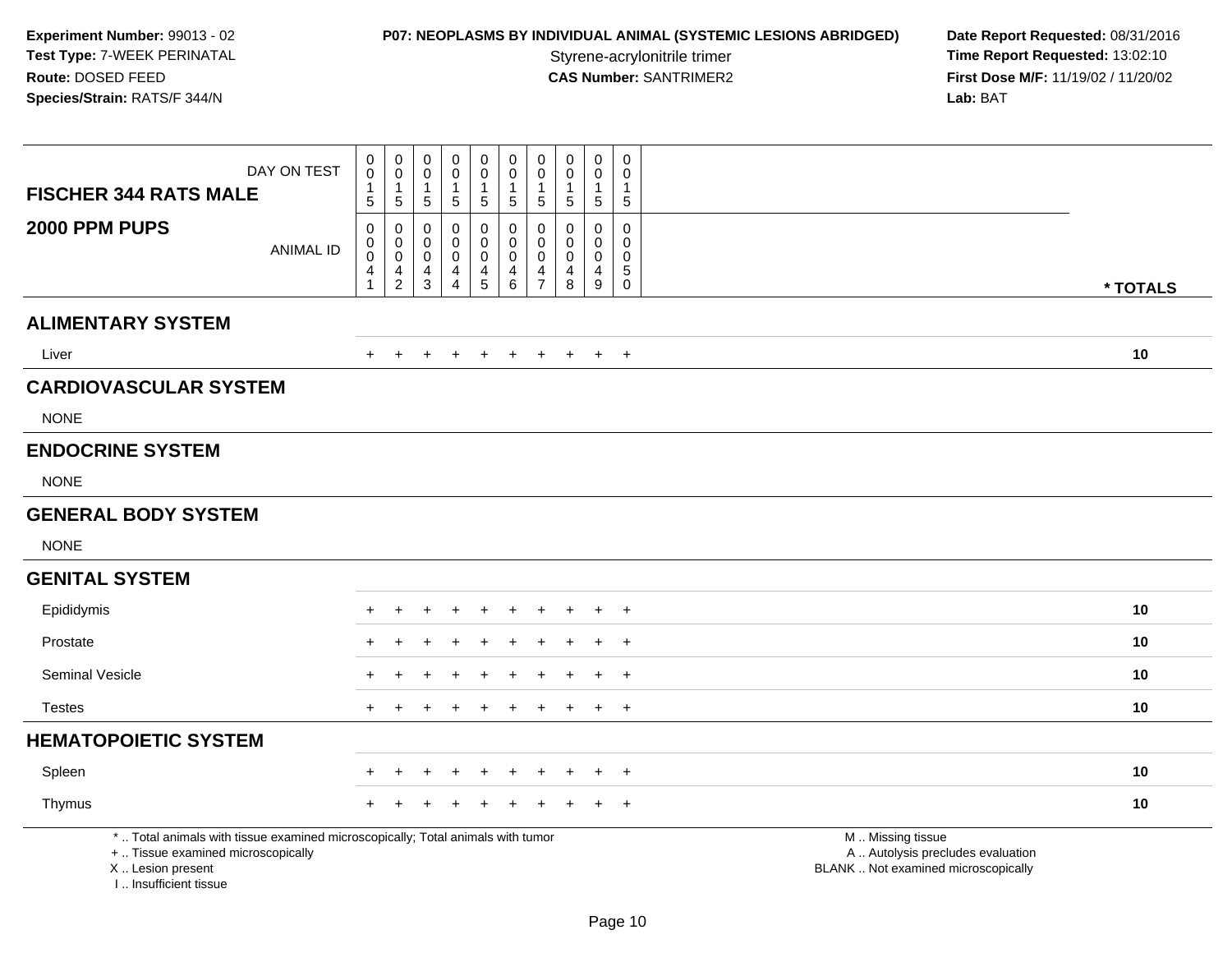## **P07: NEOPLASMS BY INDIVIDUAL ANIMAL (SYSTEMIC LESIONS ABRIDGED) Date Report Requested: 08/31/2016<br>Styrene-acrylonitrile trimer <b>Time Report Requested: 13:02:10**

**Time Report Requested: 13:02:10 CAS Number:** SANTRIMER2 **First Dose M/F:** 11/19/02 / 11/20/02 **Lab:** BAT

| DAY ON TEST<br><b>FISCHER 344 RATS MALE</b> | 0<br>$\mathbf 0$<br>$\mathbf{1}$<br>5                               | $\mathbf 0$<br>$\pmb{0}$<br>$\overline{1}$<br>$\sqrt{5}$ | 0<br>0<br>$\mathbf{1}$<br>$\mathbf 5$                       | 0<br>0<br>1<br>5      | $_0^0$<br>$\mathbf{1}$<br>5  | $\mathbf 0$<br>$\pmb{0}$<br>$\mathbf{1}$<br>$\sqrt{5}$     | 0<br>0<br>$\mathbf 1$<br>$\sqrt{5}$                | $\mathbf 0$<br>$\mathbf 0$<br>$\mathbf{1}$<br>$\,$ 5 $\,$ | $\mathbf 0$<br>0<br>$\mathbf{1}$<br>$\sqrt{5}$        | 0<br>0<br>$\mathbf{1}$<br>5      |          |
|---------------------------------------------|---------------------------------------------------------------------|----------------------------------------------------------|-------------------------------------------------------------|-----------------------|------------------------------|------------------------------------------------------------|----------------------------------------------------|-----------------------------------------------------------|-------------------------------------------------------|----------------------------------|----------|
| 2000 PPM PUPS<br><b>ANIMAL ID</b>           | $\mathbf 0$<br>$\mathbf 0$<br>0<br>$\overline{4}$<br>$\overline{1}$ | 0<br>$\pmb{0}$<br>$\mathbf 0$<br>$\frac{4}{2}$           | $\mathbf 0$<br>0<br>$\boldsymbol{0}$<br>$\overline{4}$<br>3 | 0<br>0<br>0<br>4<br>4 | 0<br>0<br>0<br>$\frac{4}{5}$ | $\pmb{0}$<br>$\pmb{0}$<br>$\pmb{0}$<br>$\overline{4}$<br>6 | 0<br>$\pmb{0}$<br>$\pmb{0}$<br>4<br>$\overline{7}$ | 0<br>0<br>0<br>$\overline{\mathbf{4}}$<br>8               | 0<br>0<br>$\mathbf 0$<br>$\overline{\mathbf{4}}$<br>9 | 0<br>0<br>0<br>5<br>$\mathsf{O}$ | * TOTALS |
| <b>INTEGUMENTARY SYSTEM</b>                 |                                                                     |                                                          |                                                             |                       |                              |                                                            |                                                    |                                                           |                                                       |                                  |          |
| <b>NONE</b>                                 |                                                                     |                                                          |                                                             |                       |                              |                                                            |                                                    |                                                           |                                                       |                                  |          |
| <b>MUSCULOSKELETAL SYSTEM</b>               |                                                                     |                                                          |                                                             |                       |                              |                                                            |                                                    |                                                           |                                                       |                                  |          |
| <b>NONE</b>                                 |                                                                     |                                                          |                                                             |                       |                              |                                                            |                                                    |                                                           |                                                       |                                  |          |
| <b>NERVOUS SYSTEM</b>                       |                                                                     |                                                          |                                                             |                       |                              |                                                            |                                                    |                                                           |                                                       |                                  |          |
| Brain                                       |                                                                     |                                                          |                                                             |                       |                              | ÷.                                                         | $\pm$                                              | $\pm$                                                     | $+$                                                   | $+$                              | 10       |
| <b>RESPIRATORY SYSTEM</b>                   |                                                                     |                                                          |                                                             |                       |                              |                                                            |                                                    |                                                           |                                                       |                                  |          |
| <b>NONE</b>                                 |                                                                     |                                                          |                                                             |                       |                              |                                                            |                                                    |                                                           |                                                       |                                  |          |
| <b>SPECIAL SENSES SYSTEM</b>                |                                                                     |                                                          |                                                             |                       |                              |                                                            |                                                    |                                                           |                                                       |                                  |          |
| <b>NONE</b>                                 |                                                                     |                                                          |                                                             |                       |                              |                                                            |                                                    |                                                           |                                                       |                                  |          |
| <b>URINARY SYSTEM</b>                       |                                                                     |                                                          |                                                             |                       |                              |                                                            |                                                    |                                                           |                                                       |                                  |          |
| Kidney                                      |                                                                     |                                                          |                                                             |                       | $\div$                       | $+$                                                        | $+$                                                | $+$                                                       |                                                       | $+$ $+$                          | 10       |
| <b>SYSTEMIC LESIONS</b>                     |                                                                     |                                                          |                                                             |                       |                              |                                                            |                                                    |                                                           |                                                       |                                  |          |
| Multiple Organ                              |                                                                     |                                                          |                                                             |                       |                              | $\ddot{}$                                                  | $\pm$                                              |                                                           | $\pm$                                                 | $+$                              | 10       |

\* .. Total animals with tissue examined microscopically; Total animals with tumor

+ .. Tissue examined microscopically

X .. Lesion present

I .. Insufficient tissue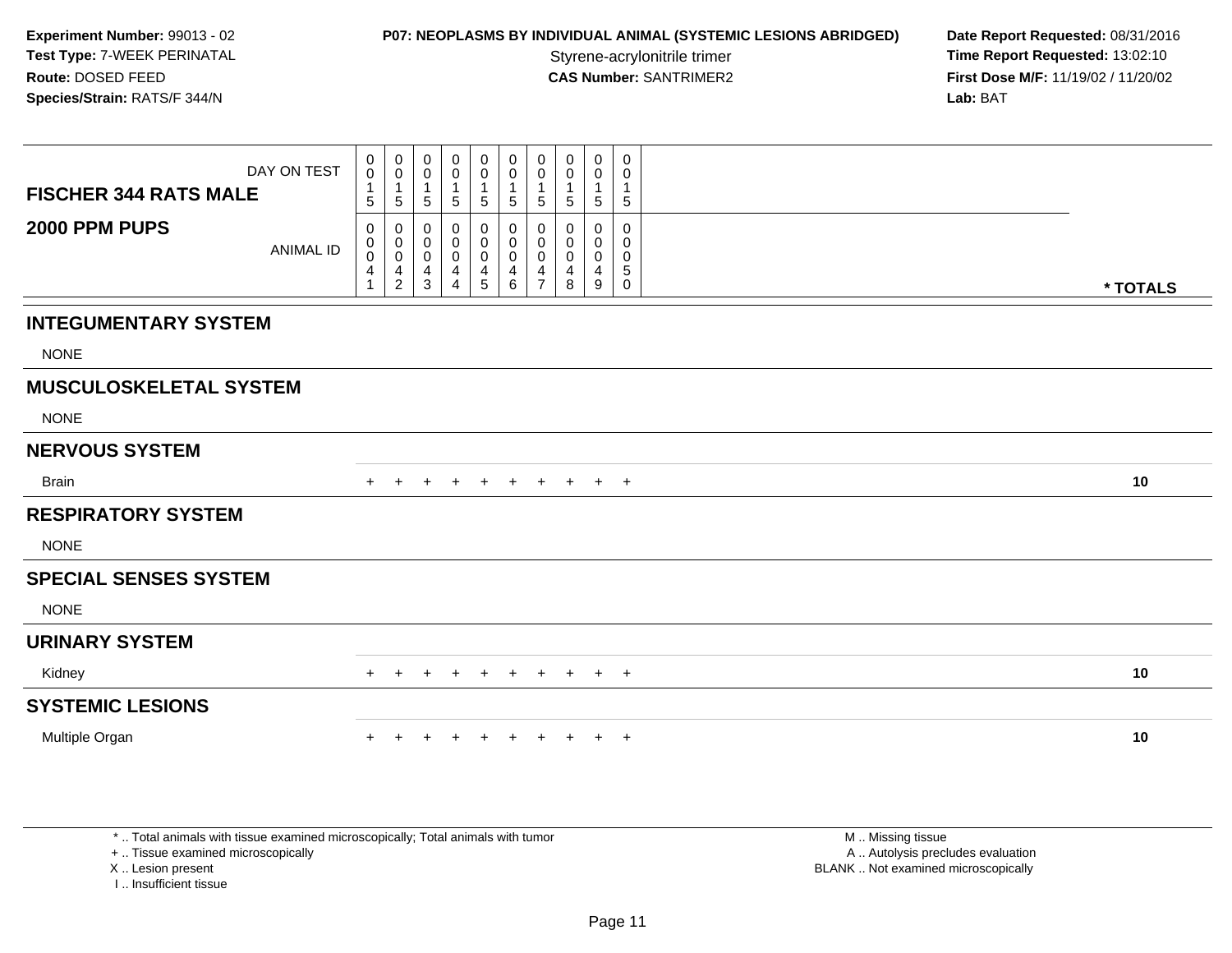# **P07: NEOPLASMS BY INDIVIDUAL ANIMAL (SYSTEMIC LESIONS ABRIDGED) Date Report Requested: 08/31/2016<br>Styrene-acrylonitrile trimer <b>Time Report Requested: 13:02:10**

Styrene-acrylonitrile trimer<br>
CAS Number: SANTRIMER2<br>
CAS Number: SANTRIMER2<br> **Time Report Requested:** 13:02:10 **First Dose M/F:** 11/19/02 / 11/20/02<br>Lab: BAT **Lab:** BAT

| DAY ON TEST<br><b>FISCHER 344 RATS MALE</b>                                                                                                                         | $\pmb{0}$<br>$\mathsf 0$<br>$\pmb{0}$<br>3                             | $\pmb{0}$<br>$\boldsymbol{0}$<br>$\mathbf{1}$<br>$\overline{5}$ | $\pmb{0}$<br>$\mathbf 0$<br>1<br>5           | $\mathbf 0$<br>$\mathbf 0$<br>-1<br>$\sqrt{5}$        | $\pmb{0}$<br>$\pmb{0}$<br>-1<br>5    | $\pmb{0}$<br>$\overline{0}$<br>$\mathbf 1$<br>$\sqrt{5}$                         | $\boldsymbol{0}$<br>$\mathbf 0$<br>-1<br>$\overline{5}$ | $\pmb{0}$<br>$\mathbf 0$<br>$\mathbf{1}$<br>$\,$ 5 $\,$          | $\pmb{0}$<br>$\mathbf 0$<br>$\mathbf{1}$<br>5       | $\mathbf 0$<br>$\mathbf 0$<br>$\sqrt{5}$          |                                                                                               |          |
|---------------------------------------------------------------------------------------------------------------------------------------------------------------------|------------------------------------------------------------------------|-----------------------------------------------------------------|----------------------------------------------|-------------------------------------------------------|--------------------------------------|----------------------------------------------------------------------------------|---------------------------------------------------------|------------------------------------------------------------------|-----------------------------------------------------|---------------------------------------------------|-----------------------------------------------------------------------------------------------|----------|
| 4000 PPM PUPS<br><b>ANIMAL ID</b>                                                                                                                                   | 0<br>$\pmb{0}$<br>$\ddot{\mathbf{0}}$<br>$\,$ 5 $\,$<br>$\overline{1}$ | $\mathbf 0$<br>$\mathbf 0$<br>$\overline{0}$<br>$\frac{5}{2}$   | 0<br>0<br>0<br>$\,$ 5 $\,$<br>$\overline{3}$ | 0<br>$\mathbf 0$<br>0<br>$\sqrt{5}$<br>$\overline{4}$ | 0<br>0<br>$\pmb{0}$<br>$\frac{5}{5}$ | 0<br>$\mathbf 0$<br>$\mathsf{O}\xspace$<br>$\begin{array}{c} 5 \\ 6 \end{array}$ | 0<br>$\mathbf 0$<br>$\pmb{0}$<br>$\frac{5}{7}$          | $\mathbf 0$<br>$\mathbf 0$<br>0<br>$\,$ 5 $\,$<br>$\overline{8}$ | $\mathbf 0$<br>$\mathbf 0$<br>$\mathbf 0$<br>5<br>9 | 0<br>$\mathbf 0$<br>$\mathbf 0$<br>6<br>$\pmb{0}$ |                                                                                               | * TOTALS |
| <b>ALIMENTARY SYSTEM</b>                                                                                                                                            |                                                                        |                                                                 |                                              |                                                       |                                      |                                                                                  |                                                         |                                                                  |                                                     |                                                   |                                                                                               |          |
| Liver                                                                                                                                                               |                                                                        |                                                                 |                                              |                                                       | $\div$                               |                                                                                  |                                                         |                                                                  | $\div$                                              | $+$                                               |                                                                                               | 10       |
| <b>CARDIOVASCULAR SYSTEM</b>                                                                                                                                        |                                                                        |                                                                 |                                              |                                                       |                                      |                                                                                  |                                                         |                                                                  |                                                     |                                                   |                                                                                               |          |
| <b>NONE</b>                                                                                                                                                         |                                                                        |                                                                 |                                              |                                                       |                                      |                                                                                  |                                                         |                                                                  |                                                     |                                                   |                                                                                               |          |
| <b>ENDOCRINE SYSTEM</b>                                                                                                                                             |                                                                        |                                                                 |                                              |                                                       |                                      |                                                                                  |                                                         |                                                                  |                                                     |                                                   |                                                                                               |          |
| <b>NONE</b>                                                                                                                                                         |                                                                        |                                                                 |                                              |                                                       |                                      |                                                                                  |                                                         |                                                                  |                                                     |                                                   |                                                                                               |          |
| <b>GENERAL BODY SYSTEM</b>                                                                                                                                          |                                                                        |                                                                 |                                              |                                                       |                                      |                                                                                  |                                                         |                                                                  |                                                     |                                                   |                                                                                               |          |
| <b>NONE</b>                                                                                                                                                         |                                                                        |                                                                 |                                              |                                                       |                                      |                                                                                  |                                                         |                                                                  |                                                     |                                                   |                                                                                               |          |
| <b>GENITAL SYSTEM</b>                                                                                                                                               |                                                                        |                                                                 |                                              |                                                       |                                      |                                                                                  |                                                         |                                                                  |                                                     |                                                   |                                                                                               |          |
| Epididymis                                                                                                                                                          | $+$                                                                    |                                                                 |                                              |                                                       | $\ddot{}$                            | $\ddot{}$                                                                        |                                                         |                                                                  | ÷                                                   | $+$                                               |                                                                                               | 10       |
| Prostate                                                                                                                                                            |                                                                        |                                                                 |                                              |                                                       |                                      |                                                                                  |                                                         |                                                                  |                                                     | $\overline{ }$                                    |                                                                                               | 10       |
| <b>Seminal Vesicle</b>                                                                                                                                              |                                                                        |                                                                 |                                              |                                                       |                                      |                                                                                  |                                                         |                                                                  |                                                     | $\ddot{}$                                         |                                                                                               | 10       |
| <b>Testes</b>                                                                                                                                                       | $+$                                                                    | $\pm$                                                           | $\ddot{}$                                    | ÷                                                     | $\pm$                                | $\pm$                                                                            | $\pm$                                                   | $+$                                                              | $+$                                                 | $+$                                               |                                                                                               | 10       |
| <b>HEMATOPOIETIC SYSTEM</b>                                                                                                                                         |                                                                        |                                                                 |                                              |                                                       |                                      |                                                                                  |                                                         |                                                                  |                                                     |                                                   |                                                                                               |          |
| Spleen                                                                                                                                                              |                                                                        |                                                                 |                                              |                                                       |                                      |                                                                                  |                                                         |                                                                  |                                                     | $\ddot{}$                                         |                                                                                               | 10       |
| Thymus                                                                                                                                                              |                                                                        |                                                                 |                                              |                                                       |                                      |                                                                                  |                                                         |                                                                  |                                                     | $\ddot{}$                                         |                                                                                               | 10       |
| *  Total animals with tissue examined microscopically; Total animals with tumor<br>+  Tissue examined microscopically<br>X  Lesion present<br>I Insufficient tissue |                                                                        |                                                                 |                                              |                                                       |                                      |                                                                                  |                                                         |                                                                  |                                                     |                                                   | M  Missing tissue<br>A  Autolysis precludes evaluation<br>BLANK  Not examined microscopically |          |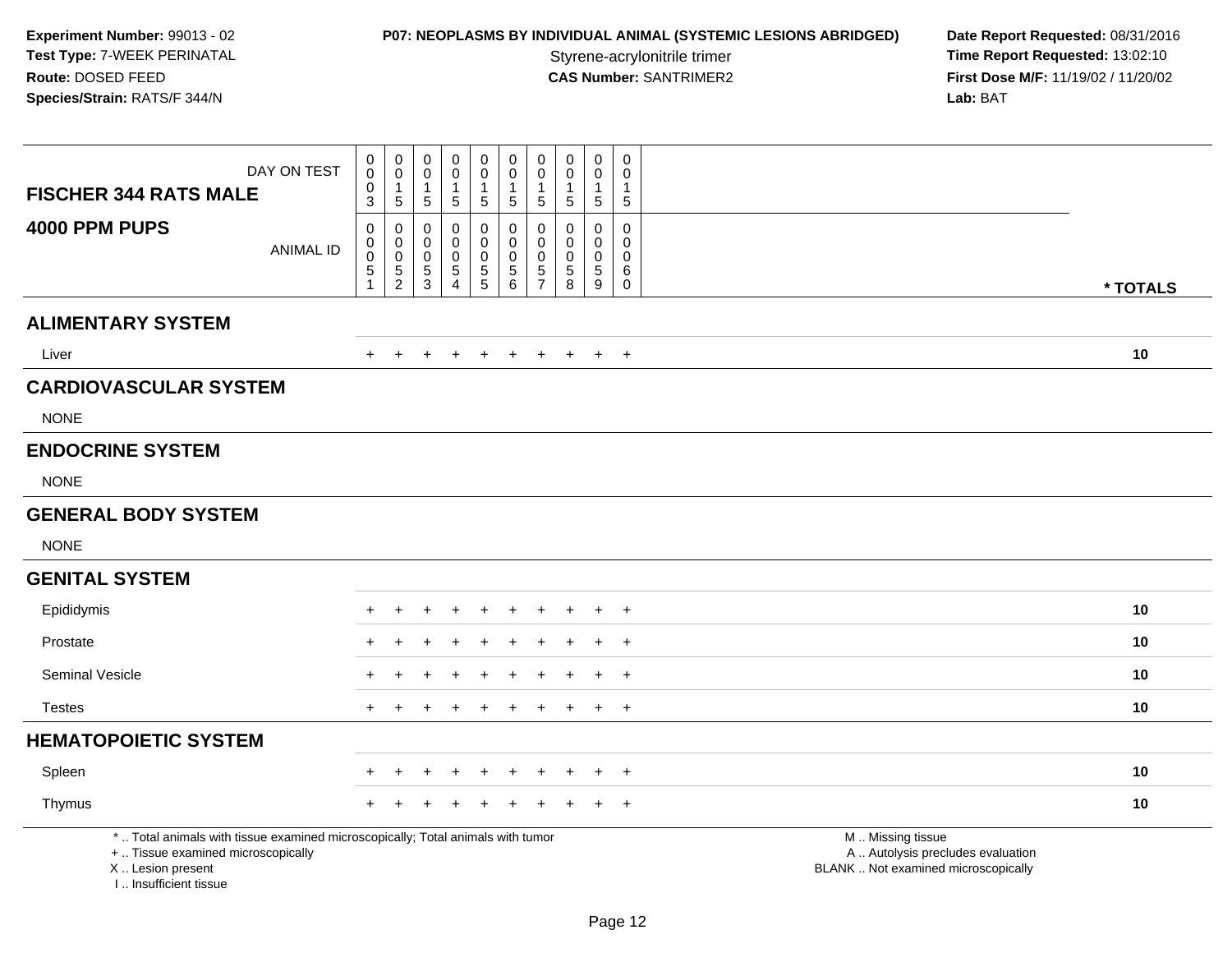#### **P07: NEOPLASMS BY INDIVIDUAL ANIMAL (SYSTEMIC LESIONS ABRIDGED) Date Report Requested: 08/31/2016<br>Styrene-acrylonitrile trimer <b>Time Report Requested: 13:02:10**

**Time Report Requested: 13:02:10 CAS Number:** SANTRIMER2 **First Dose M/F:** 11/19/02 / 11/20/02 **Lab:** BAT

| DAY ON TEST                       | $\boldsymbol{0}$<br>$\mathbf 0$ | $\mathbf 0$<br>$\pmb{0}$                                     | 0<br>0                          | 0<br>$\mathbf 0$                                   | $\mathbf 0$<br>$\pmb{0}$                     | $\mathbf 0$<br>$\pmb{0}$                          | 0<br>$\pmb{0}$                     | 0<br>0                          | $\mathbf 0$<br>$\pmb{0}$                         | 0<br>0                                              |          |
|-----------------------------------|---------------------------------|--------------------------------------------------------------|---------------------------------|----------------------------------------------------|----------------------------------------------|---------------------------------------------------|------------------------------------|---------------------------------|--------------------------------------------------|-----------------------------------------------------|----------|
| <b>FISCHER 344 RATS MALE</b>      | $\pmb{0}$<br>3                  | $\mathbf 1$<br>$5\phantom{.0}$                               | $\overline{1}$<br>$5\,$         | $\mathbf 1$<br>5                                   | $\mathbf{1}$<br>$5\phantom{.0}$              | $\mathbf{1}$<br>$5\phantom{.0}$                   | 1<br>5                             | $\mathbf{1}$<br>5               | $\mathbf{1}$<br>$\sqrt{5}$                       | -1<br>$\sqrt{5}$                                    |          |
| 4000 PPM PUPS<br><b>ANIMAL ID</b> | 0<br>0<br>$\,0\,$<br>5          | 0<br>$\pmb{0}$<br>$\pmb{0}$<br>$\mathbf 5$<br>$\overline{c}$ | 0<br>0<br>0<br>$\,$ 5 $\,$<br>3 | 0<br>$\mathbf 0$<br>$\mathbf 0$<br>$\sqrt{5}$<br>4 | 0<br>$\pmb{0}$<br>$\pmb{0}$<br>$\frac{5}{5}$ | 0<br>$\pmb{0}$<br>$\mathbf 0$<br>$\mathbf 5$<br>6 | 0<br>0<br>0<br>5<br>$\overline{7}$ | 0<br>0<br>0<br>$\,$ 5 $\,$<br>8 | $\mathbf 0$<br>0<br>$\pmb{0}$<br>$\sqrt{5}$<br>9 | 0<br>$\mathbf 0$<br>$\mathbf 0$<br>6<br>$\mathbf 0$ | * TOTALS |
| <b>INTEGUMENTARY SYSTEM</b>       |                                 |                                                              |                                 |                                                    |                                              |                                                   |                                    |                                 |                                                  |                                                     |          |
| <b>NONE</b>                       |                                 |                                                              |                                 |                                                    |                                              |                                                   |                                    |                                 |                                                  |                                                     |          |
| <b>MUSCULOSKELETAL SYSTEM</b>     |                                 |                                                              |                                 |                                                    |                                              |                                                   |                                    |                                 |                                                  |                                                     |          |
| <b>Skeletal Muscle</b>            | $+$                             |                                                              |                                 |                                                    | $\ddot{}$                                    |                                                   |                                    | $\pm$                           | $\pm$                                            | $+$                                                 | 10       |
| <b>NERVOUS SYSTEM</b>             |                                 |                                                              |                                 |                                                    |                                              |                                                   |                                    |                                 |                                                  |                                                     |          |
| <b>Brain</b>                      | $+$                             | $\div$                                                       |                                 |                                                    | $\overline{+}$                               | $\ddot{}$                                         | $\ddot{}$                          | $+$                             | $+$                                              | $+$                                                 | 10       |
| <b>RESPIRATORY SYSTEM</b>         |                                 |                                                              |                                 |                                                    |                                              |                                                   |                                    |                                 |                                                  |                                                     |          |
| <b>NONE</b>                       |                                 |                                                              |                                 |                                                    |                                              |                                                   |                                    |                                 |                                                  |                                                     |          |
| <b>SPECIAL SENSES SYSTEM</b>      |                                 |                                                              |                                 |                                                    |                                              |                                                   |                                    |                                 |                                                  |                                                     |          |
| <b>NONE</b>                       |                                 |                                                              |                                 |                                                    |                                              |                                                   |                                    |                                 |                                                  |                                                     |          |
| <b>URINARY SYSTEM</b>             |                                 |                                                              |                                 |                                                    |                                              |                                                   |                                    |                                 |                                                  |                                                     |          |
| Kidney                            | $+$                             | $\pm$                                                        | $+$                             | $\pm$                                              | $\pm$                                        | $\pm$                                             | $+$                                | $+$                             | $+$                                              | $+$                                                 | 10       |
| <b>SYSTEMIC LESIONS</b>           |                                 |                                                              |                                 |                                                    |                                              |                                                   |                                    |                                 |                                                  |                                                     |          |
| Multiple Organ                    | $+$                             |                                                              |                                 |                                                    | $\pm$                                        |                                                   | $\pm$                              | $\pm$                           | $+$                                              | $+$                                                 | 10       |

#### \*\*\* END OF MALE DATA \*\*\*

\* .. Total animals with tissue examined microscopically; Total animals with tumor

+ .. Tissue examined microscopically

X .. Lesion present

I .. Insufficient tissue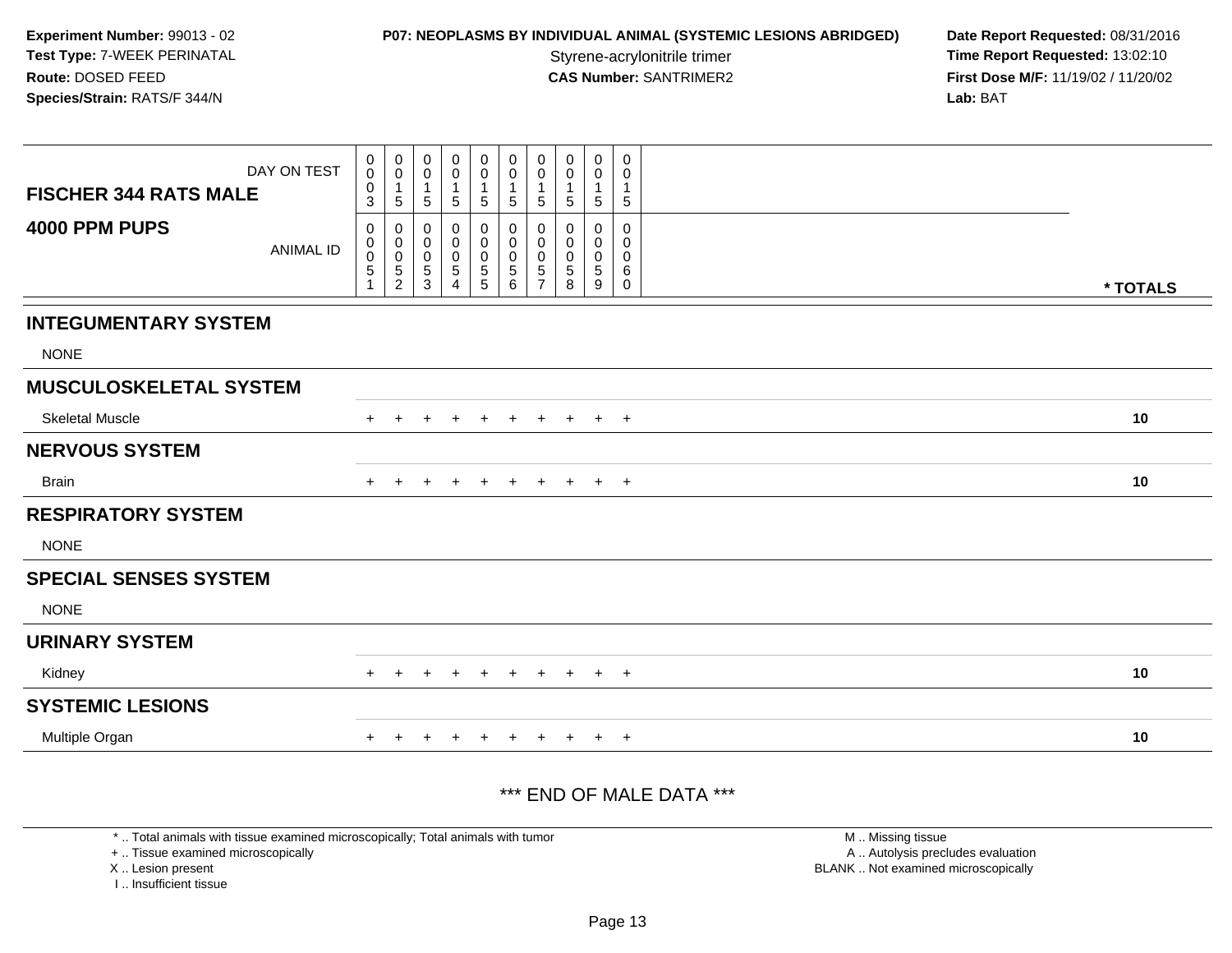#### **P07: NEOPLASMS BY INDIVIDUAL ANIMAL (SYSTEMIC LESIONS ABRIDGED) Date Report Requested: 08/31/2016<br>Styrene-acrylonitrile trimer <b>Time Report Requested: 13:02:10**

**Time Report Requested: 13:02:10 CAS Number:** SANTRIMER2 **First Dose M/F:** 11/19/02 / 11/20/02 **Lab:** BAT

| <b>FISCHER 344 RATS FEMALE</b> | DAY ON TEST      | $\pmb{0}$<br>$\pmb{0}$<br>1 | $\boldsymbol{0}$<br>$\pmb{0}$<br>$\mathbf{1}$ | 0<br>0<br>$\mathbf{1}$ | 0<br>0<br>1 | $\pmb{0}$<br>$\mathbf 0$<br>1 | $\pmb{0}$<br>$\mathbf 0$<br>1 | $\pmb{0}$<br>$\pmb{0}$<br>$\mathbf{1}$ | $\mathbf 0$<br>$\mathbf 0$<br>-1 | $\boldsymbol{0}$<br>0<br>1 | 0<br>0<br>1         |          |
|--------------------------------|------------------|-----------------------------|-----------------------------------------------|------------------------|-------------|-------------------------------|-------------------------------|----------------------------------------|----------------------------------|----------------------------|---------------------|----------|
|                                |                  | 5                           | $\sqrt{5}$                                    | 5                      | $\sqrt{5}$  | 5                             | 5                             | 5                                      | $\sqrt{5}$                       | $\sqrt{5}$                 | 5                   |          |
| 0 PPM PUPS                     | <b>ANIMAL ID</b> | 0<br>0                      | 0<br>$\boldsymbol{0}$                         | 0<br>0                 | 0<br>0      | 0<br>0                        | 0<br>0                        | 0<br>0                                 | $\Omega$<br>0                    | $\mathbf 0$<br>$\mathbf 0$ | 0<br>0              |          |
|                                |                  | 0<br>6                      | $\boldsymbol{0}$<br>$\,6\,$                   | 0<br>$\,6$             | 0<br>6      | $\mathbf 0$<br>$\,6$          | 0<br>$\,6\,$                  | 0<br>6                                 | 0<br>$\,6$                       | 0<br>6                     | 0<br>$\overline{7}$ |          |
|                                |                  |                             | $\overline{2}$                                | 3                      | 4           | 5                             | 6                             | $\overline{7}$                         | 8                                | 9                          | 0                   | * TOTALS |
| <b>ALIMENTARY SYSTEM</b>       |                  |                             |                                               |                        |             |                               |                               |                                        |                                  |                            |                     |          |
| Liver                          |                  | $+$                         | $+$                                           | $\ddot{}$              | $\pm$       | $^{+}$                        | $+$                           | $+$                                    | $+$                              |                            | $+$ $+$             | 10       |
| <b>CARDIOVASCULAR SYSTEM</b>   |                  |                             |                                               |                        |             |                               |                               |                                        |                                  |                            |                     |          |
| <b>NONE</b>                    |                  |                             |                                               |                        |             |                               |                               |                                        |                                  |                            |                     |          |
| <b>ENDOCRINE SYSTEM</b>        |                  |                             |                                               |                        |             |                               |                               |                                        |                                  |                            |                     |          |
| <b>NONE</b>                    |                  |                             |                                               |                        |             |                               |                               |                                        |                                  |                            |                     |          |
| <b>GENERAL BODY SYSTEM</b>     |                  |                             |                                               |                        |             |                               |                               |                                        |                                  |                            |                     |          |
| <b>NONE</b>                    |                  |                             |                                               |                        |             |                               |                               |                                        |                                  |                            |                     |          |
| <b>GENITAL SYSTEM</b>          |                  |                             |                                               |                        |             |                               |                               |                                        |                                  |                            |                     |          |
| Ovary                          |                  | $+$                         | $\pm$                                         | $\pm$                  | $\pm$       | $\overline{+}$                | $\ddot{}$                     | $\pm$                                  | $\ddot{}$                        | $+$                        | $+$                 | 10       |
| Uterus                         |                  |                             |                                               |                        |             |                               |                               |                                        |                                  |                            | $+$                 | 10       |
| Vagina                         |                  | $+$                         | $\pm$                                         |                        |             | $\div$                        | $\ddot{}$                     | $\pm$                                  | $\pm$                            | $\ddot{}$                  | $+$                 | 10       |
| <b>HEMATOPOIETIC SYSTEM</b>    |                  |                             |                                               |                        |             |                               |                               |                                        |                                  |                            |                     |          |
| Spleen                         |                  |                             |                                               |                        |             | $\pm$                         | $\div$                        | $\div$                                 |                                  | $\div$                     | $+$                 | 10       |
| Thymus                         |                  | $+$                         | $\pm$                                         | +                      | $\ddot{}$   | $\overline{+}$                | $+$                           | $+$                                    | $+$                              |                            | $+$ $+$             | 10       |
| <b>INTEGUMENTARY SYSTEM</b>    |                  |                             |                                               |                        |             |                               |                               |                                        |                                  |                            |                     |          |

\* .. Total animals with tissue examined microscopically; Total animals with tumor

+ .. Tissue examined microscopically

X .. Lesion present

I .. Insufficient tissue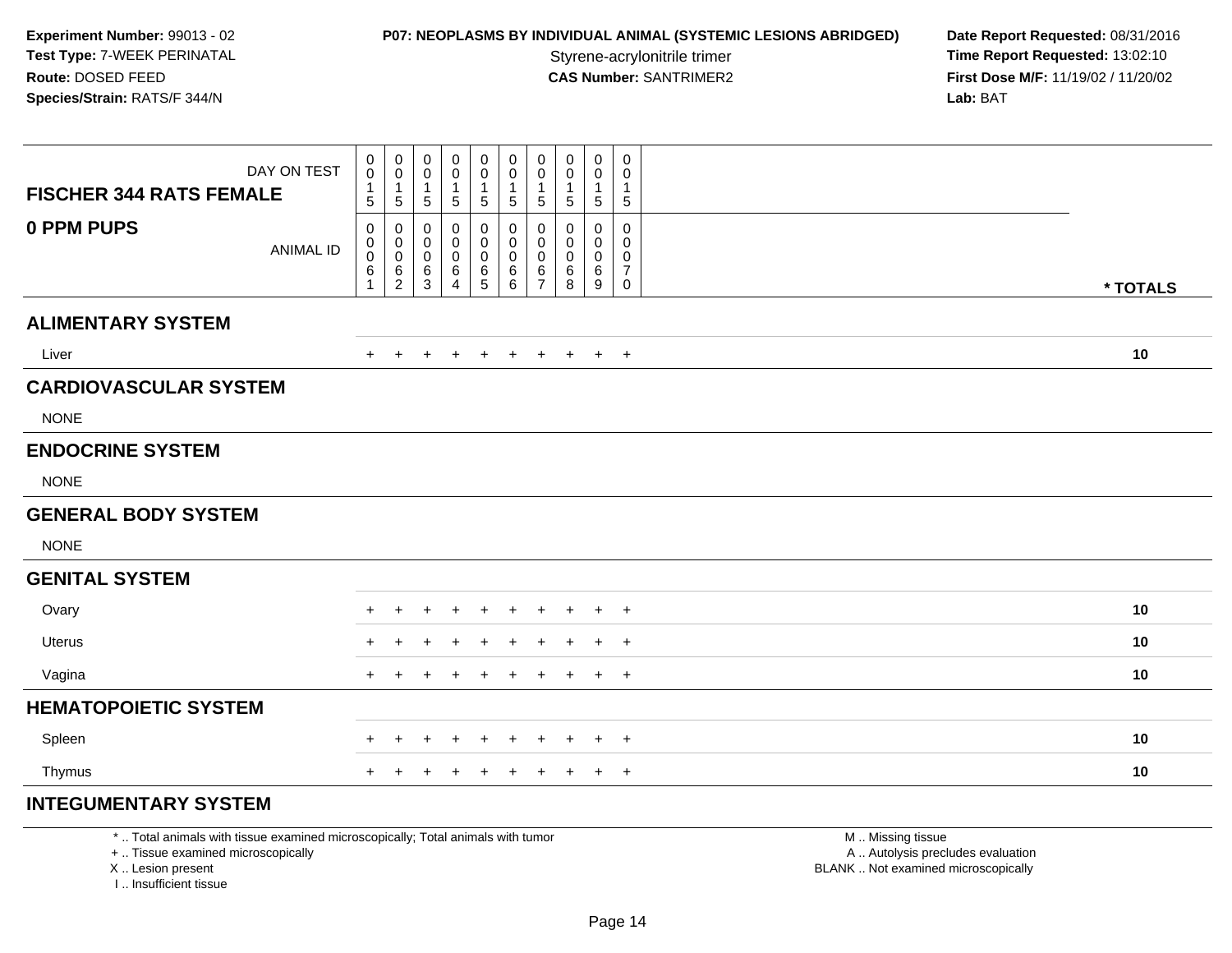## **P07: NEOPLASMS BY INDIVIDUAL ANIMAL (SYSTEMIC LESIONS ABRIDGED) Date Report Requested: 08/31/2016<br>Styrene-acrylonitrile trimer <b>Time Report Requested: 13:02:10**

**Time Report Requested: 13:02:10 CAS Number:** SANTRIMER2 **First Dose M/F:** 11/19/02 / 11/20/02 **Lab:** BAT

| DAY ON TEST<br><b>FISCHER 344 RATS FEMALE</b> | $\pmb{0}$<br>$\pmb{0}$<br>$\mathbf{1}$<br>5           | 0<br>$\mathsf{O}\xspace$<br>$\mathbf{1}$<br>$\sqrt{5}$  | 0<br>0<br>$\mathbf{1}$<br>5 | 0<br>0<br>$\sqrt{5}$  | 0<br>$\pmb{0}$<br>$\sqrt{5}$                | $\pmb{0}$<br>$\mathsf{O}\xspace$<br>$\mathbf{1}$<br>$\sqrt{5}$ | 0<br>$\pmb{0}$<br>$\mathbf 5$                      | $\mathbf 0$<br>$\pmb{0}$<br>$\mathbf{1}$<br>$\sqrt{5}$ | $\mathbf 0$<br>0<br>$\mathbf{1}$<br>$\sqrt{5}$ | 0<br>0<br>1<br>$\,$ 5 $\,$         |          |  |
|-----------------------------------------------|-------------------------------------------------------|---------------------------------------------------------|-----------------------------|-----------------------|---------------------------------------------|----------------------------------------------------------------|----------------------------------------------------|--------------------------------------------------------|------------------------------------------------|------------------------------------|----------|--|
| 0 PPM PUPS<br><b>ANIMAL ID</b>                | 0<br>$\pmb{0}$<br>0<br>$6\phantom{a}$<br>$\mathbf{1}$ | 0<br>$\pmb{0}$<br>$\overline{0}$<br>6<br>$\overline{2}$ | 0<br>0<br>0<br>6<br>3       | 0<br>0<br>0<br>6<br>4 | 0<br>0<br>$\pmb{0}$<br>6<br>$5\phantom{.0}$ | 0<br>$\boldsymbol{0}$<br>$\pmb{0}$<br>$\,6$<br>6               | 0<br>$\pmb{0}$<br>$\pmb{0}$<br>6<br>$\overline{7}$ | 0<br>0<br>0<br>6<br>8                                  | 0<br>0<br>0<br>6<br>9                          | 0<br>0<br>0<br>$\overline{7}$<br>0 | * TOTALS |  |
| <b>NONE</b>                                   |                                                       |                                                         |                             |                       |                                             |                                                                |                                                    |                                                        |                                                |                                    |          |  |
| <b>MUSCULOSKELETAL SYSTEM</b>                 |                                                       |                                                         |                             |                       |                                             |                                                                |                                                    |                                                        |                                                |                                    |          |  |
| <b>Skeletal Muscle</b>                        | $+$                                                   | $\ddot{}$                                               | +                           | $\ddot{}$             | $\ddot{}$                                   | $+$                                                            | $+$                                                | $+$                                                    |                                                | $+$ $+$                            | 10       |  |
| <b>NERVOUS SYSTEM</b>                         |                                                       |                                                         |                             |                       |                                             |                                                                |                                                    |                                                        |                                                |                                    |          |  |
| <b>Brain</b>                                  | $+$                                                   |                                                         |                             | $\ddot{}$             | $\pm$                                       | $+$                                                            | $+$                                                | $+$                                                    | $+$                                            | $+$                                | 10       |  |
| <b>RESPIRATORY SYSTEM</b>                     |                                                       |                                                         |                             |                       |                                             |                                                                |                                                    |                                                        |                                                |                                    |          |  |
| <b>NONE</b>                                   |                                                       |                                                         |                             |                       |                                             |                                                                |                                                    |                                                        |                                                |                                    |          |  |
| <b>SPECIAL SENSES SYSTEM</b>                  |                                                       |                                                         |                             |                       |                                             |                                                                |                                                    |                                                        |                                                |                                    |          |  |
| <b>NONE</b>                                   |                                                       |                                                         |                             |                       |                                             |                                                                |                                                    |                                                        |                                                |                                    |          |  |
| <b>URINARY SYSTEM</b>                         |                                                       |                                                         |                             |                       |                                             |                                                                |                                                    |                                                        |                                                |                                    |          |  |
| Kidney                                        |                                                       |                                                         |                             |                       |                                             |                                                                | $\pm$                                              |                                                        | $\pm$                                          | $+$                                | 10       |  |
| <b>SYSTEMIC LESIONS</b>                       |                                                       |                                                         |                             |                       |                                             |                                                                |                                                    |                                                        |                                                |                                    |          |  |
| Multiple Organ                                |                                                       |                                                         |                             |                       |                                             |                                                                |                                                    |                                                        | $\ddot{}$                                      | $+$                                | 10       |  |

\* .. Total animals with tissue examined microscopically; Total animals with tumor

+ .. Tissue examined microscopically

X .. Lesion present

I .. Insufficient tissue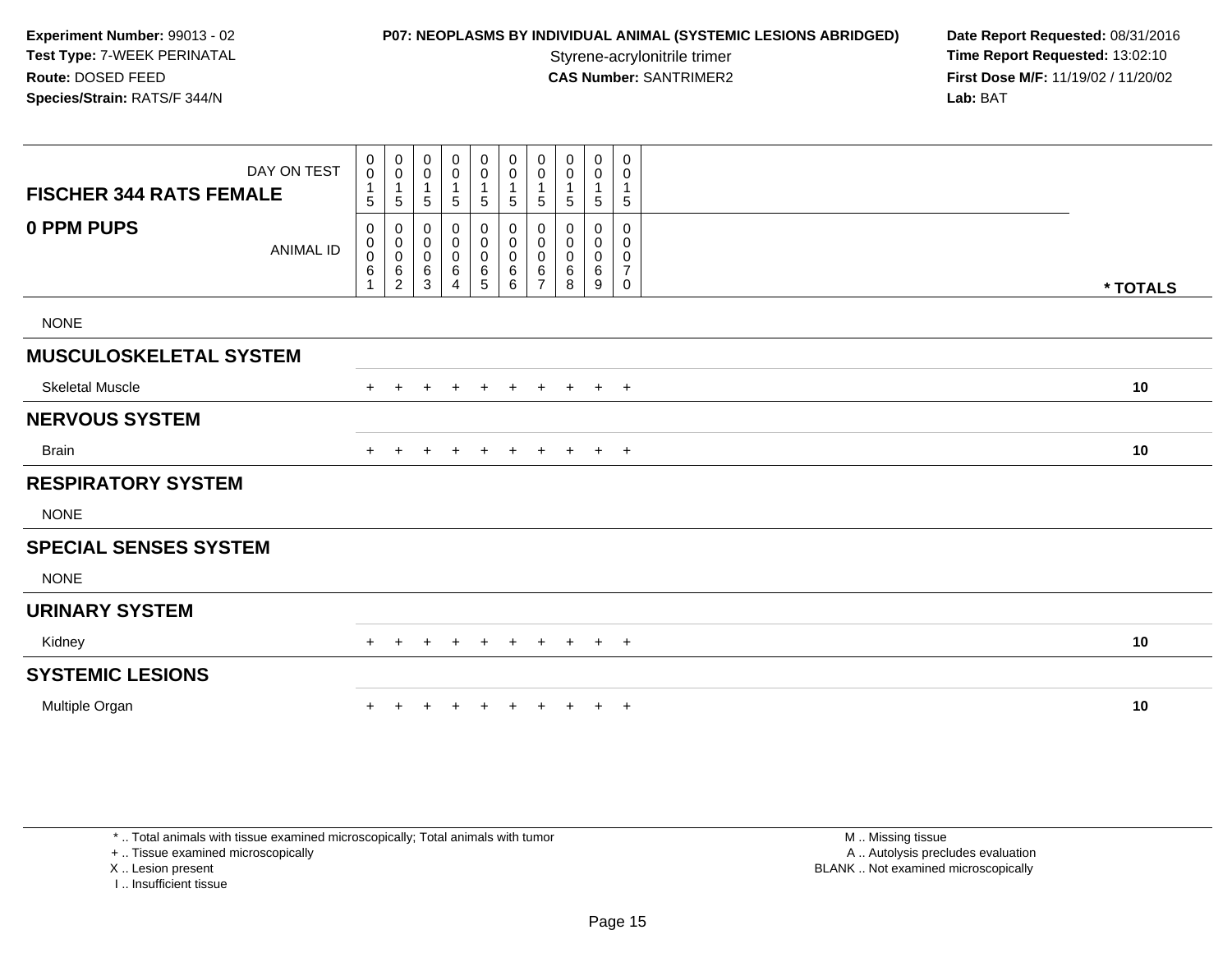I .. Insufficient tissue

# **P07: NEOPLASMS BY INDIVIDUAL ANIMAL (SYSTEMIC LESIONS ABRIDGED) Date Report Requested: 08/31/2016<br>Styrene-acrylonitrile trimer <b>Time Report Requested: 13:02:10**

Styrene-acrylonitrile trimer<br> **CAS Number:** SANTRIMER2<br> **CAS Number:** SANTRIMER2<br> **Time Report Requested:** 13:02:10 **First Dose M/F:** 11/19/02 / 11/20/02<br>Lab: BAT **Lab:** BAT

| DAY ON TEST<br><b>FISCHER 344 RATS FEMALE</b>                                                                                              | 0<br>$\mathbf 0$<br>$\sqrt{5}$                    | 0<br>0<br>$\mathbf{1}$<br>$\sqrt{5}$                                  | 0<br>0<br>$\mathbf 1$<br>$\sqrt{5}$         | 0<br>0<br>1<br>5                                       | 0<br>0<br>1<br>5                                   | 0<br>0<br>1<br>$5\phantom{.0}$               | 0<br>0<br>$\mathbf{1}$<br>5                               | 0<br>0<br>$\mathbf{1}$<br>5               | 0<br>0<br>$\mathbf{1}$<br>$\sqrt{5}$                     | $\mathbf 0$<br>0<br>$\mathbf{1}$<br>5            |                                                                                               |          |
|--------------------------------------------------------------------------------------------------------------------------------------------|---------------------------------------------------|-----------------------------------------------------------------------|---------------------------------------------|--------------------------------------------------------|----------------------------------------------------|----------------------------------------------|-----------------------------------------------------------|-------------------------------------------|----------------------------------------------------------|--------------------------------------------------|-----------------------------------------------------------------------------------------------|----------|
| 250 PPM PUPS<br><b>ANIMAL ID</b>                                                                                                           | $\mathbf 0$<br>$\mathbf 0$<br>0<br>$\overline{7}$ | 0<br>$\mathbf 0$<br>$\mathbf 0$<br>$\boldsymbol{7}$<br>$\overline{2}$ | 0<br>$\Omega$<br>0<br>$\boldsymbol{7}$<br>3 | 0<br>$\Omega$<br>0<br>$\overline{7}$<br>$\overline{4}$ | $\Omega$<br>$\Omega$<br>0<br>$\boldsymbol{7}$<br>5 | 0<br>$\mathbf 0$<br>0<br>$\overline{7}$<br>6 | 0<br>$\mathbf 0$<br>0<br>$\overline{7}$<br>$\overline{7}$ | 0<br>$\Omega$<br>0<br>$\overline{7}$<br>8 | $\Omega$<br>0<br>0<br>$\overline{7}$<br>$\boldsymbol{9}$ | $\mathbf 0$<br>$\Omega$<br>0<br>8<br>$\mathbf 0$ |                                                                                               | * TOTALS |
| <b>ALIMENTARY SYSTEM</b>                                                                                                                   |                                                   |                                                                       |                                             |                                                        |                                                    |                                              |                                                           |                                           |                                                          |                                                  |                                                                                               |          |
| <b>NONE</b>                                                                                                                                |                                                   |                                                                       |                                             |                                                        |                                                    |                                              |                                                           |                                           |                                                          |                                                  |                                                                                               |          |
| <b>CARDIOVASCULAR SYSTEM</b>                                                                                                               |                                                   |                                                                       |                                             |                                                        |                                                    |                                              |                                                           |                                           |                                                          |                                                  |                                                                                               |          |
| <b>NONE</b>                                                                                                                                |                                                   |                                                                       |                                             |                                                        |                                                    |                                              |                                                           |                                           |                                                          |                                                  |                                                                                               |          |
| <b>ENDOCRINE SYSTEM</b>                                                                                                                    |                                                   |                                                                       |                                             |                                                        |                                                    |                                              |                                                           |                                           |                                                          |                                                  |                                                                                               |          |
| <b>NONE</b>                                                                                                                                |                                                   |                                                                       |                                             |                                                        |                                                    |                                              |                                                           |                                           |                                                          |                                                  |                                                                                               |          |
| <b>GENERAL BODY SYSTEM</b>                                                                                                                 |                                                   |                                                                       |                                             |                                                        |                                                    |                                              |                                                           |                                           |                                                          |                                                  |                                                                                               |          |
| <b>NONE</b>                                                                                                                                |                                                   |                                                                       |                                             |                                                        |                                                    |                                              |                                                           |                                           |                                                          |                                                  |                                                                                               |          |
| <b>GENITAL SYSTEM</b>                                                                                                                      |                                                   |                                                                       |                                             |                                                        |                                                    |                                              |                                                           |                                           |                                                          |                                                  |                                                                                               |          |
| Ovary                                                                                                                                      |                                                   |                                                                       |                                             |                                                        |                                                    | $\pm$                                        |                                                           | $\ddot{}$                                 | $+$                                                      | $\overline{+}$                                   |                                                                                               | 10       |
| Vagina                                                                                                                                     |                                                   |                                                                       |                                             |                                                        |                                                    |                                              |                                                           |                                           | $+$                                                      | $^{+}$                                           |                                                                                               | 10       |
| <b>HEMATOPOIETIC SYSTEM</b>                                                                                                                |                                                   |                                                                       |                                             |                                                        |                                                    |                                              |                                                           |                                           |                                                          |                                                  |                                                                                               |          |
| <b>NONE</b>                                                                                                                                |                                                   |                                                                       |                                             |                                                        |                                                    |                                              |                                                           |                                           |                                                          |                                                  |                                                                                               |          |
| <b>INTEGUMENTARY SYSTEM</b>                                                                                                                |                                                   |                                                                       |                                             |                                                        |                                                    |                                              |                                                           |                                           |                                                          |                                                  |                                                                                               |          |
| <b>NONE</b>                                                                                                                                |                                                   |                                                                       |                                             |                                                        |                                                    |                                              |                                                           |                                           |                                                          |                                                  |                                                                                               |          |
| <b>MUSCULOSKELETAL SYSTEM</b>                                                                                                              |                                                   |                                                                       |                                             |                                                        |                                                    |                                              |                                                           |                                           |                                                          |                                                  |                                                                                               |          |
| *  Total animals with tissue examined microscopically; Total animals with tumor<br>+  Tissue examined microscopically<br>X  Lesion present |                                                   |                                                                       |                                             |                                                        |                                                    |                                              |                                                           |                                           |                                                          |                                                  | M  Missing tissue<br>A  Autolysis precludes evaluation<br>BLANK  Not examined microscopically |          |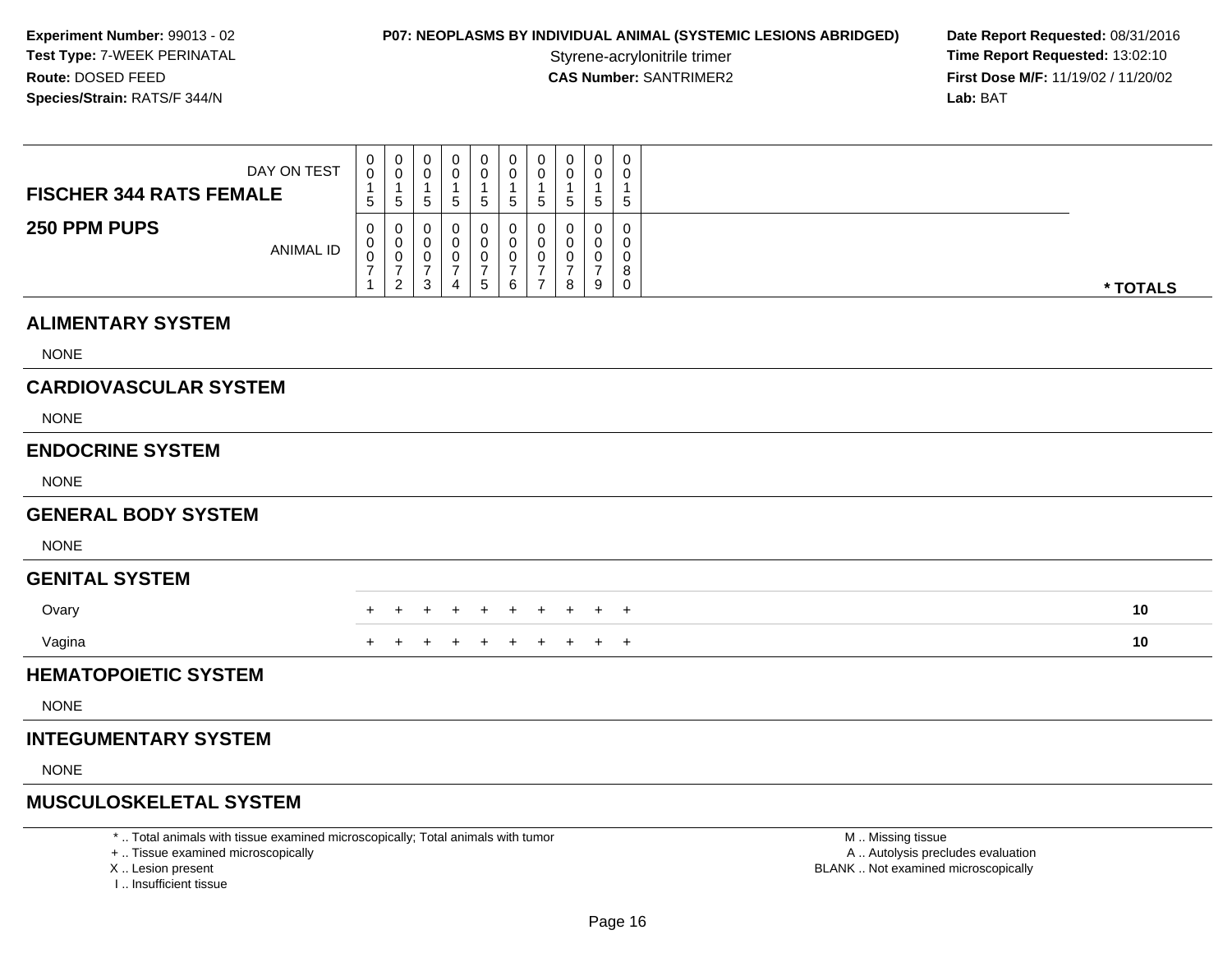# **P07: NEOPLASMS BY INDIVIDUAL ANIMAL (SYSTEMIC LESIONS ABRIDGED) Date Report Requested: 08/31/2016<br>Styrene-acrylonitrile trimer <b>Time Report Requested: 13:02:10**

**Time Report Requested: 13:02:10 CAS Number:** SANTRIMER2 **First Dose M/F:** 11/19/02 / 11/20/02 **Lab:** BAT

| <b>FISCHER 344 RATS FEMALE</b> | DAY ON TEST | 0<br>$\pmb{0}$<br>1<br>5                                  | 0<br>0<br>$\mathbf{1}$<br>5                     | 0<br>0<br>$\sqrt{5}$         | 0<br>$\pmb{0}$<br>$\,$ 5 $\,$ | $\overline{0}$<br>$\mathbf 0$<br>1<br>$\sqrt{5}$                       | 0<br>$\boldsymbol{0}$<br>$\mathbf{1}$<br>$\sqrt{5}$   | 0<br>0<br>5                                     | 0<br>5                   | 0<br>0<br>$\mathbf{1}$<br>5        | 0<br>0<br>5                     |          |
|--------------------------------|-------------|-----------------------------------------------------------|-------------------------------------------------|------------------------------|-------------------------------|------------------------------------------------------------------------|-------------------------------------------------------|-------------------------------------------------|--------------------------|------------------------------------|---------------------------------|----------|
| 250 PPM PUPS                   | ANIMAL ID   | 0<br>$\,0\,$<br>$\,0\,$<br>$\overline{7}$<br>$\mathbf{1}$ | 0<br>0<br>0<br>$\overline{7}$<br>$\overline{2}$ | 0<br>0<br>$\frac{0}{7}$<br>3 | $\overline{4}$                | 0<br>$\overline{0}$<br>$\begin{smallmatrix}0\\7\end{smallmatrix}$<br>5 | $\boldsymbol{0}$<br>$\mathbf 0$<br>$\frac{0}{7}$<br>6 | 0<br>0<br>0<br>$\overline{7}$<br>$\overline{7}$ | 0<br>$\overline{7}$<br>8 | 0<br>0<br>0<br>$\overline{7}$<br>9 | 0<br>0<br>0<br>8<br>$\mathbf 0$ | * TOTALS |
| <b>NONE</b>                    |             |                                                           |                                                 |                              |                               |                                                                        |                                                       |                                                 |                          |                                    |                                 |          |
| <b>NERVOUS SYSTEM</b>          |             |                                                           |                                                 |                              |                               |                                                                        |                                                       |                                                 |                          |                                    |                                 |          |
| <b>Brain</b>                   |             | $+$                                                       | $\ddot{}$                                       | $+$                          | $\ddot{}$                     | $+$                                                                    | $+$                                                   | $+$                                             | $+$                      | $+$ $+$                            |                                 | 10       |
| <b>RESPIRATORY SYSTEM</b>      |             |                                                           |                                                 |                              |                               |                                                                        |                                                       |                                                 |                          |                                    |                                 |          |
| <b>NONE</b>                    |             |                                                           |                                                 |                              |                               |                                                                        |                                                       |                                                 |                          |                                    |                                 |          |
| <b>SPECIAL SENSES SYSTEM</b>   |             |                                                           |                                                 |                              |                               |                                                                        |                                                       |                                                 |                          |                                    |                                 |          |
| <b>NONE</b>                    |             |                                                           |                                                 |                              |                               |                                                                        |                                                       |                                                 |                          |                                    |                                 |          |
| <b>URINARY SYSTEM</b>          |             |                                                           |                                                 |                              |                               |                                                                        |                                                       |                                                 |                          |                                    |                                 |          |
| <b>NONE</b>                    |             |                                                           |                                                 |                              |                               |                                                                        |                                                       |                                                 |                          |                                    |                                 |          |
| <b>SYSTEMIC LESIONS</b>        |             |                                                           |                                                 |                              |                               |                                                                        |                                                       |                                                 |                          |                                    |                                 |          |
| Multiple Organ                 |             |                                                           |                                                 |                              | $\pm$                         | $\ddot{}$                                                              | $+$                                                   | $+$                                             |                          | $+$                                | $+$                             | 10       |
|                                |             |                                                           |                                                 |                              |                               |                                                                        |                                                       |                                                 |                          |                                    |                                 |          |

\* .. Total animals with tissue examined microscopically; Total animals with tumor

+ .. Tissue examined microscopically

X .. Lesion present

I .. Insufficient tissue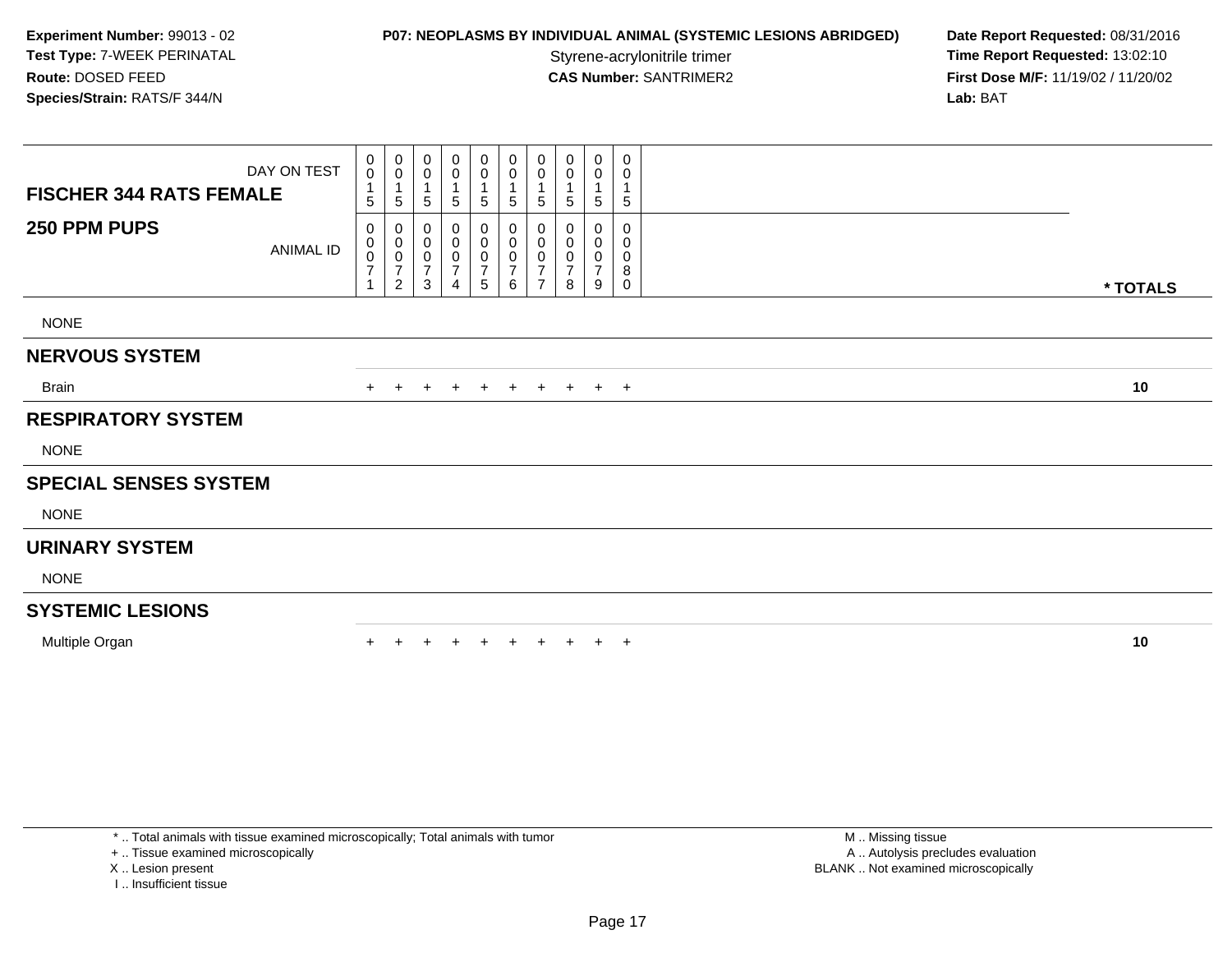# **P07: NEOPLASMS BY INDIVIDUAL ANIMAL (SYSTEMIC LESIONS ABRIDGED) Date Report Requested: 08/31/2016<br>Styrene-acrylonitrile trimer <b>Time Report Requested: 13:02:10**

Styrene-acrylonitrile trimer<br> **CAS Number:** SANTRIMER2<br> **CAS Number:** SANTRIMER2<br> **Time Report Requested:** 13:02:10 **First Dose M/F:** 11/19/02 / 11/20/02 Lab: BAT **Lab:** BAT

| <b>FISCHER 344 RATS FEMALE</b>     | DAY ON TEST                                                                     | 0<br>$\mathbf 0$<br>$\mathbf{1}$<br>5                    | $\mathbf 0$<br>0<br>$\mathbf{1}$<br>$\sqrt{5}$ | 0<br>0<br>-1<br>5     | 0<br>0<br>-1<br>5                         | $\mathbf 0$<br>0<br>1<br>$\sqrt{5}$     | $\mathbf 0$<br>0<br>$\overline{1}$<br>$\sqrt{5}$     | $\mathbf 0$<br>0<br>$\overline{\mathbf{1}}$<br>$\sqrt{5}$ | $\mathbf 0$<br>0<br>$\mathbf{1}$<br>5        | $\mathbf 0$<br>0<br>1<br>$\sqrt{5}$       | 0<br>0<br>1<br>5                        |                                                        |          |
|------------------------------------|---------------------------------------------------------------------------------|----------------------------------------------------------|------------------------------------------------|-----------------------|-------------------------------------------|-----------------------------------------|------------------------------------------------------|-----------------------------------------------------------|----------------------------------------------|-------------------------------------------|-----------------------------------------|--------------------------------------------------------|----------|
| 500 PPM PUPS                       | <b>ANIMAL ID</b>                                                                | 0<br>$\mathbf 0$<br>$\pmb{0}$<br>$\,8\,$<br>$\mathbf{1}$ | 0<br>0<br>$\mathbf 0$<br>$^8_2$                | 0<br>0<br>0<br>$^8_3$ | $\Omega$<br>0<br>0<br>8<br>$\overline{4}$ | $\mathbf 0$<br>0<br>$\pmb{0}$<br>$^8_5$ | $\mathbf{0}$<br>$\mathbf 0$<br>$\mathbf 0$<br>$^8_6$ | 0<br>$\mathbf 0$<br>$\mathbf 0$<br>$\frac{8}{7}$          | 0<br>$\Omega$<br>$\mathbf 0$<br>8<br>$\,8\,$ | $\mathbf 0$<br>0<br>$\mathbf 0$<br>8<br>9 | 0<br>0<br>$\mathbf 0$<br>9<br>$\pmb{0}$ |                                                        | * TOTALS |
| <b>ALIMENTARY SYSTEM</b>           |                                                                                 |                                                          |                                                |                       |                                           |                                         |                                                      |                                                           |                                              |                                           |                                         |                                                        |          |
| Liver                              |                                                                                 | +                                                        |                                                | $\ddot{}$             | $\pm$                                     | $\overline{+}$                          | $+$                                                  | $+$                                                       | $+$                                          |                                           | $+$ $+$                                 |                                                        | 10       |
| <b>CARDIOVASCULAR SYSTEM</b>       |                                                                                 |                                                          |                                                |                       |                                           |                                         |                                                      |                                                           |                                              |                                           |                                         |                                                        |          |
| <b>NONE</b>                        |                                                                                 |                                                          |                                                |                       |                                           |                                         |                                                      |                                                           |                                              |                                           |                                         |                                                        |          |
| <b>ENDOCRINE SYSTEM</b>            |                                                                                 |                                                          |                                                |                       |                                           |                                         |                                                      |                                                           |                                              |                                           |                                         |                                                        |          |
| <b>NONE</b>                        |                                                                                 |                                                          |                                                |                       |                                           |                                         |                                                      |                                                           |                                              |                                           |                                         |                                                        |          |
| <b>GENERAL BODY SYSTEM</b>         |                                                                                 |                                                          |                                                |                       |                                           |                                         |                                                      |                                                           |                                              |                                           |                                         |                                                        |          |
| <b>NONE</b>                        |                                                                                 |                                                          |                                                |                       |                                           |                                         |                                                      |                                                           |                                              |                                           |                                         |                                                        |          |
| <b>GENITAL SYSTEM</b>              |                                                                                 |                                                          |                                                |                       |                                           |                                         |                                                      |                                                           |                                              |                                           |                                         |                                                        |          |
| Ovary                              |                                                                                 |                                                          |                                                | $\pm$                 | $\pm$                                     | $\overline{+}$                          | $\ddot{}$                                            | $\ddot{}$                                                 | $\ddot{}$                                    | $+$                                       | $+$                                     |                                                        | 10       |
| Vagina                             |                                                                                 |                                                          |                                                |                       |                                           |                                         |                                                      |                                                           |                                              |                                           | $+$                                     |                                                        | 10       |
| <b>HEMATOPOIETIC SYSTEM</b>        |                                                                                 |                                                          |                                                |                       |                                           |                                         |                                                      |                                                           |                                              |                                           |                                         |                                                        |          |
| <b>NONE</b>                        |                                                                                 |                                                          |                                                |                       |                                           |                                         |                                                      |                                                           |                                              |                                           |                                         |                                                        |          |
| <b>INTEGUMENTARY SYSTEM</b>        |                                                                                 |                                                          |                                                |                       |                                           |                                         |                                                      |                                                           |                                              |                                           |                                         |                                                        |          |
| <b>NONE</b>                        |                                                                                 |                                                          |                                                |                       |                                           |                                         |                                                      |                                                           |                                              |                                           |                                         |                                                        |          |
| <b>MUSCULOSKELETAL SYSTEM</b>      |                                                                                 |                                                          |                                                |                       |                                           |                                         |                                                      |                                                           |                                              |                                           |                                         |                                                        |          |
| +  Tissue examined microscopically | *  Total animals with tissue examined microscopically; Total animals with tumor |                                                          |                                                |                       |                                           |                                         |                                                      |                                                           |                                              |                                           |                                         | M  Missing tissue<br>A  Autolysis precludes evaluation |          |

I .. Insufficient tissue

Lesion present BLANK .. Not examined microscopically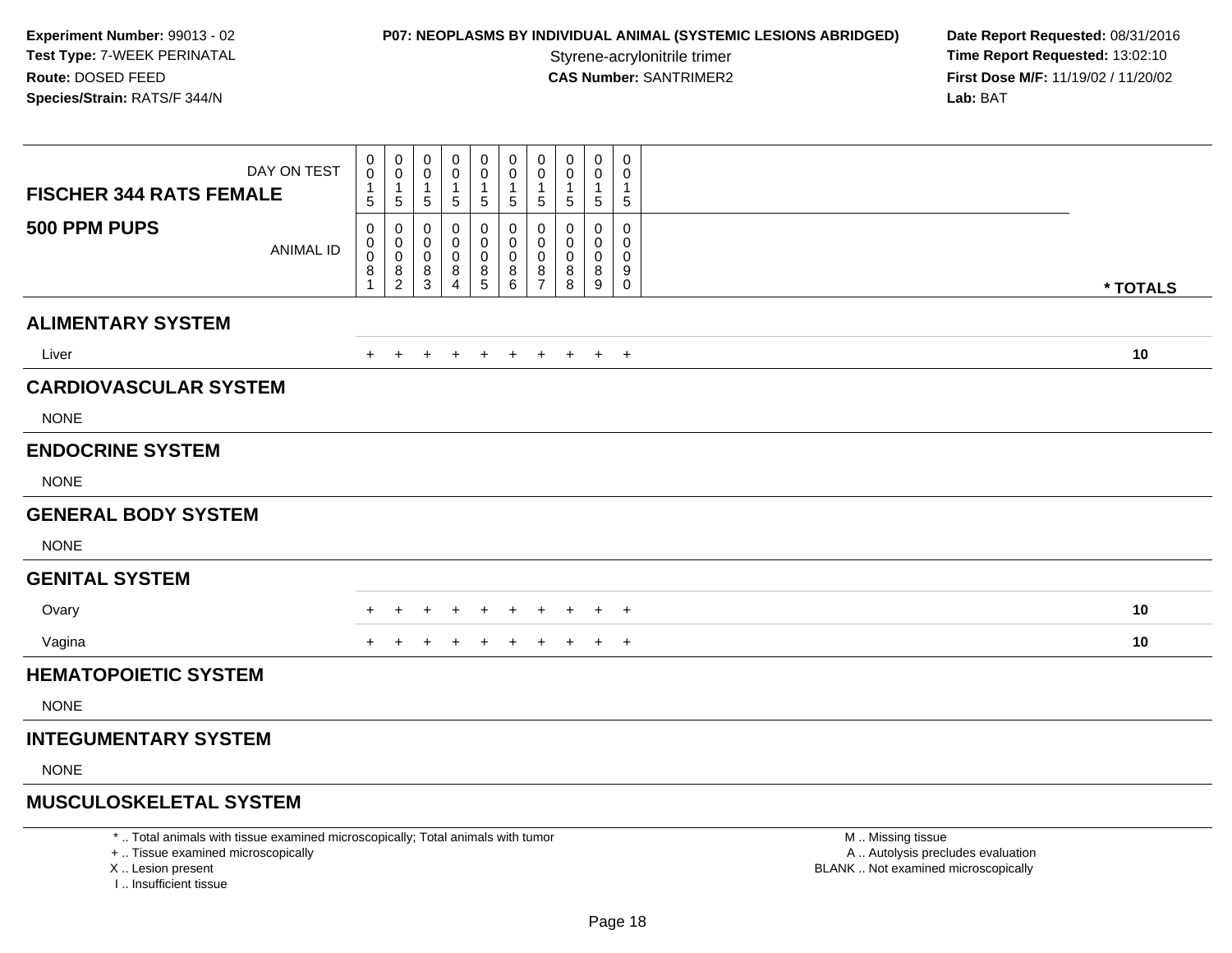# **P07: NEOPLASMS BY INDIVIDUAL ANIMAL (SYSTEMIC LESIONS ABRIDGED) Date Report Requested: 08/31/2016<br>Styrene-acrylonitrile trimer <b>Time Report Requested: 13:02:10**

**Time Report Requested: 13:02:10 CAS Number:** SANTRIMER2 **First Dose M/F:** 11/19/02 / 11/20/02 **Lab:** BAT

| DAY ON TEST<br><b>FISCHER 344 RATS FEMALE</b> | 0<br>$\mathsf{O}\xspace$<br>1<br>5       | $\boldsymbol{0}$<br>$\mathbf 0$<br>5                    | 0<br>0<br>$\mathbf{1}$<br>$\sqrt{5}$                 | $_0^0$<br>$5\phantom{.0}$                               | 0<br>0<br>5           | 0<br>$\pmb{0}$<br>-1<br>$\sqrt{5}$                        | 0<br>0<br>5                        | 0<br>0<br>5      | 0<br>0<br>1<br>5      | 0<br>0<br>5           |          |
|-----------------------------------------------|------------------------------------------|---------------------------------------------------------|------------------------------------------------------|---------------------------------------------------------|-----------------------|-----------------------------------------------------------|------------------------------------|------------------|-----------------------|-----------------------|----------|
| 500 PPM PUPS<br><b>ANIMAL ID</b>              | 0<br>0<br>0<br>$\bf 8$<br>$\overline{ }$ | 0<br>$\pmb{0}$<br>$\pmb{0}$<br>$\, 8$<br>$\overline{c}$ | 0<br>$\pmb{0}$<br>$\pmb{0}$<br>$\bf 8$<br>$\sqrt{3}$ | $\begin{smallmatrix}0\0\0\0\end{smallmatrix}$<br>8<br>4 | 0<br>0<br>0<br>8<br>5 | $\pmb{0}$<br>$\pmb{0}$<br>$\pmb{0}$<br>$\,8\,$<br>$\,6\,$ | 0<br>0<br>0<br>8<br>$\overline{ }$ | 0<br>0<br>8<br>8 | 0<br>0<br>0<br>8<br>9 | 0<br>0<br>0<br>9<br>0 | * TOTALS |
| <b>NONE</b>                                   |                                          |                                                         |                                                      |                                                         |                       |                                                           |                                    |                  |                       |                       |          |
| <b>NERVOUS SYSTEM</b>                         |                                          |                                                         |                                                      |                                                         |                       |                                                           |                                    |                  |                       |                       |          |
| <b>Brain</b>                                  | $+$                                      | $+$                                                     | $+$                                                  | $+$                                                     | $+$                   | $+$                                                       |                                    | + + + +          |                       |                       | 10       |
| <b>RESPIRATORY SYSTEM</b>                     |                                          |                                                         |                                                      |                                                         |                       |                                                           |                                    |                  |                       |                       |          |
| <b>NONE</b>                                   |                                          |                                                         |                                                      |                                                         |                       |                                                           |                                    |                  |                       |                       |          |
| <b>SPECIAL SENSES SYSTEM</b>                  |                                          |                                                         |                                                      |                                                         |                       |                                                           |                                    |                  |                       |                       |          |
| <b>NONE</b>                                   |                                          |                                                         |                                                      |                                                         |                       |                                                           |                                    |                  |                       |                       |          |
| <b>URINARY SYSTEM</b>                         |                                          |                                                         |                                                      |                                                         |                       |                                                           |                                    |                  |                       |                       |          |
| <b>NONE</b>                                   |                                          |                                                         |                                                      |                                                         |                       |                                                           |                                    |                  |                       |                       |          |
| <b>SYSTEMIC LESIONS</b>                       |                                          |                                                         |                                                      |                                                         |                       |                                                           |                                    |                  |                       |                       |          |
| Multiple Organ                                |                                          |                                                         |                                                      | $+$                                                     | $+$                   | $+$                                                       | $+$                                | $+$              | $+$                   | $+$                   | 10       |

\* .. Total animals with tissue examined microscopically; Total animals with tumor

+ .. Tissue examined microscopically

X .. Lesion present

I .. Insufficient tissue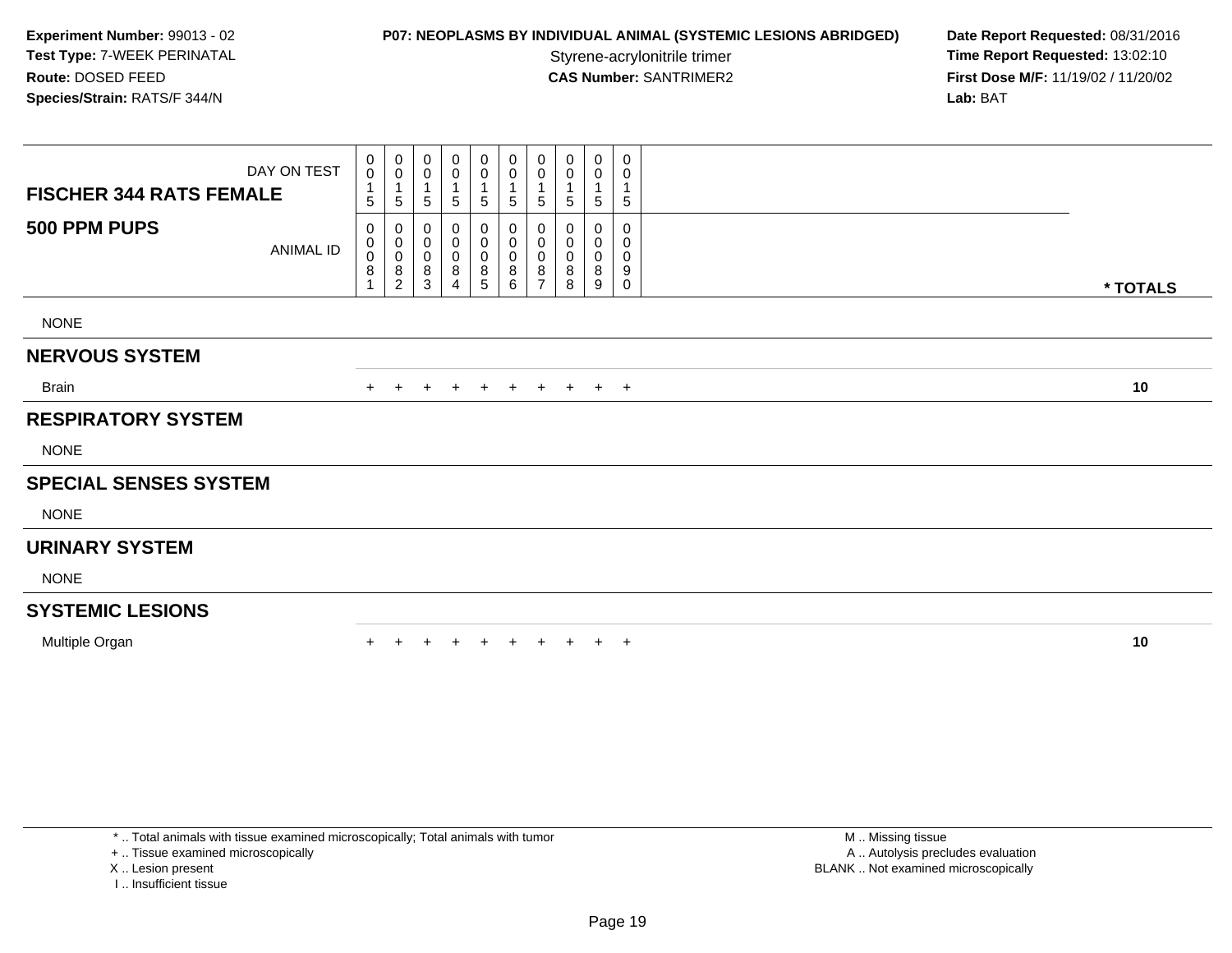## **P07: NEOPLASMS BY INDIVIDUAL ANIMAL (SYSTEMIC LESIONS ABRIDGED) Date Report Requested: 08/31/2016<br>Styrene-acrylonitrile trimer <b>Time Report Requested: 13:02:10**

**Time Report Requested: 13:02:10 CAS Number:** SANTRIMER2 **First Dose M/F:** 11/19/02 / 11/20/02 **Lab:** BAT

| DAY ON TEST                       | 0<br>$\pmb{0}$<br>$\overline{1}$ | 0<br>$\pmb{0}$<br>$\mathbf{1}$ | 0<br>0<br>1    | 0<br>0<br>1    | 0<br>$\pmb{0}$<br>$\mathbf{1}$ | $\mathbf 0$<br>0<br>$\mathbf{1}$ | 0<br>0<br>$\overline{1}$     | 0<br>0<br>$\mathbf{1}$ | 0<br>0<br>$\mathbf{1}$ | 0<br>0<br>1 |          |
|-----------------------------------|----------------------------------|--------------------------------|----------------|----------------|--------------------------------|----------------------------------|------------------------------|------------------------|------------------------|-------------|----------|
| <b>FISCHER 344 RATS FEMALE</b>    | 5                                | $\overline{5}$                 | 5              | 5              | $\sqrt{5}$                     | $\sqrt{5}$                       | $\overline{5}$               | $\sqrt{5}$             | 5                      | $\mathbf 5$ |          |
| 1000 PPM PUPS<br><b>ANIMAL ID</b> | 0<br>0                           | $\mathbf 0$<br>$\mathbf 0$     | 0<br>0         | 0<br>0         | 0<br>0                         | 0<br>$\mathbf 0$                 | 0<br>$\mathbf 0$             | 0<br>0                 | 0<br>0                 | 0<br>0      |          |
|                                   | $\mathsf{O}\xspace$<br>9         | $\mathbf 0$<br>$\frac{9}{2}$   | $\pmb{0}$<br>9 | 0<br>9         | $\pmb{0}$<br>$\frac{9}{5}$     | $\mathbf 0$<br>$^9$ 6            | $\mathbf 0$<br>$\frac{9}{7}$ | 0<br>9                 | 0<br>9                 | 1<br>0      |          |
|                                   |                                  |                                | $\mathfrak{S}$ | $\overline{4}$ |                                |                                  |                              | $\,8\,$                | 9                      | 0           | * TOTALS |
| <b>ALIMENTARY SYSTEM</b>          |                                  |                                |                |                |                                |                                  |                              |                        |                        |             |          |
| Liver                             | $+$                              | $+$                            | $\ddot{}$      | $+$            | $+$                            | $+$                              | $+$                          | $+$                    |                        | $+$ $+$     | 10       |
| <b>CARDIOVASCULAR SYSTEM</b>      |                                  |                                |                |                |                                |                                  |                              |                        |                        |             |          |
| <b>NONE</b>                       |                                  |                                |                |                |                                |                                  |                              |                        |                        |             |          |
| <b>ENDOCRINE SYSTEM</b>           |                                  |                                |                |                |                                |                                  |                              |                        |                        |             |          |
| <b>NONE</b>                       |                                  |                                |                |                |                                |                                  |                              |                        |                        |             |          |
| <b>GENERAL BODY SYSTEM</b>        |                                  |                                |                |                |                                |                                  |                              |                        |                        |             |          |
| <b>NONE</b>                       |                                  |                                |                |                |                                |                                  |                              |                        |                        |             |          |
| <b>GENITAL SYSTEM</b>             |                                  |                                |                |                |                                |                                  |                              |                        |                        |             |          |
| Ovary                             |                                  |                                |                |                |                                | ÷                                |                              | $\pm$                  |                        | $\pm$       | 10       |
| <b>Uterus</b>                     | $\pm$                            |                                |                |                |                                |                                  |                              |                        | ÷                      | $+$         | 10       |
| Vagina                            | $+$                              |                                |                |                |                                | ÷                                |                              |                        | $\pm$                  | $^{+}$      | 10       |
| <b>HEMATOPOIETIC SYSTEM</b>       |                                  |                                |                |                |                                |                                  |                              |                        |                        |             |          |
| Spleen                            | $\pm$                            | $\div$                         | $\pm$          | $\pm$          | $\ddot{}$                      | $+$                              | $+$                          | $+$                    |                        | $+$ $+$     | 10       |
| <b>INTEGUMENTARY SYSTEM</b>       |                                  |                                |                |                |                                |                                  |                              |                        |                        |             |          |

NONE

\* .. Total animals with tissue examined microscopically; Total animals with tumor

+ .. Tissue examined microscopically

X .. Lesion present

I .. Insufficient tissue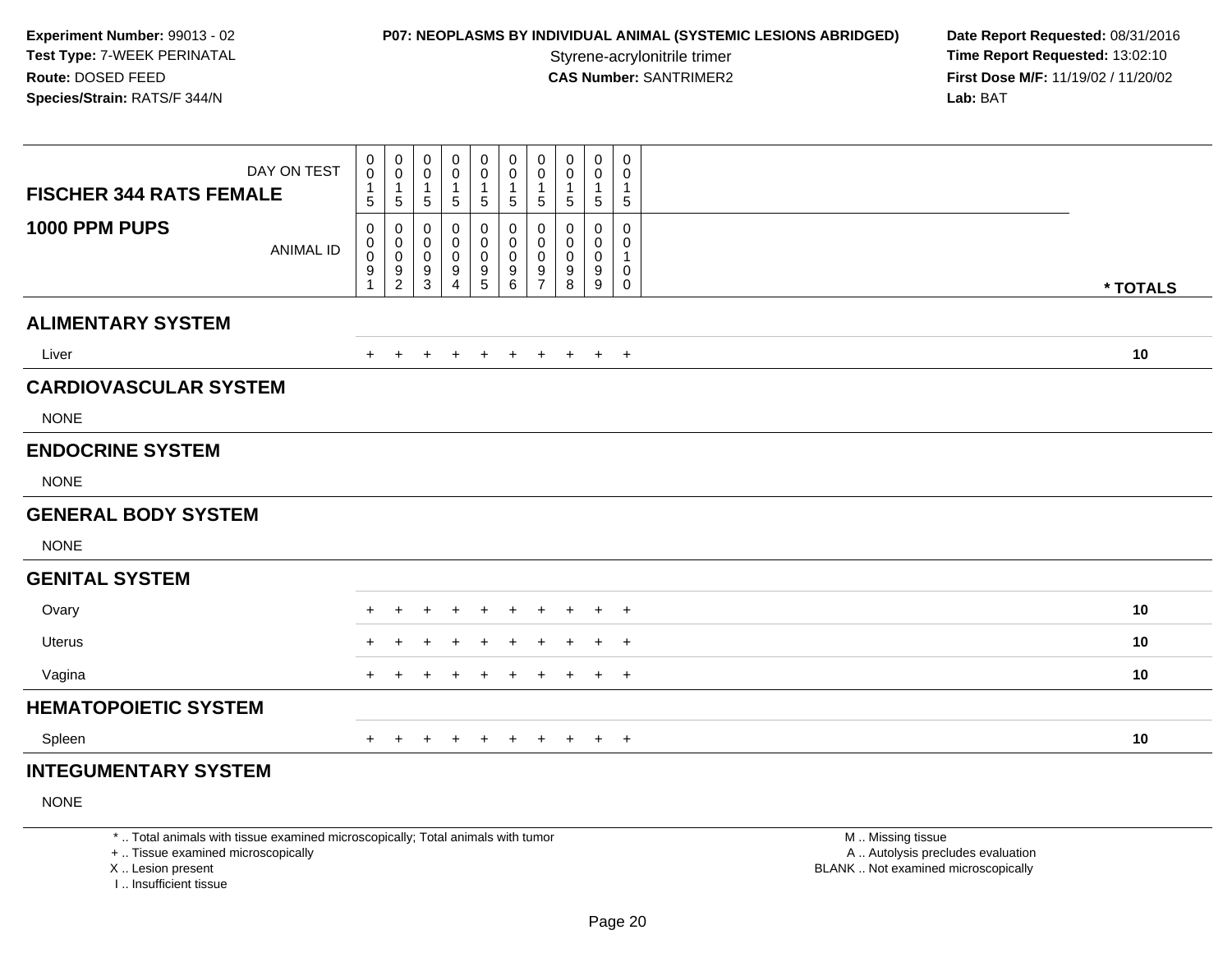# **P07: NEOPLASMS BY INDIVIDUAL ANIMAL (SYSTEMIC LESIONS ABRIDGED) Date Report Requested: 08/31/2016<br>Styrene-acrylonitrile trimer <b>Time Report Requested: 13:02:10**

**Time Report Requested: 13:02:10 CAS Number:** SANTRIMER2 **First Dose M/F:** 11/19/02 / 11/20/02 **Lab:** BAT

| $\mathbf 0$<br>5                          | $\begin{smallmatrix} 0\\0 \end{smallmatrix}$<br>$\overline{1}$<br>$\overline{5}$ | 0<br>0<br>5           | 0<br>0<br>1<br>5      | 0<br>0<br>5           | 0<br>$\mathbf 0$<br>$\overline{1}$<br>$\overline{5}$ | 0<br>0<br>5                                          | 0<br>0<br>5      | 0<br>$\pmb{0}$<br>$\sqrt{5}$            | 0<br>0<br>$\mathbf{1}$<br>$\overline{5}$                    |             |          |
|-------------------------------------------|----------------------------------------------------------------------------------|-----------------------|-----------------------|-----------------------|------------------------------------------------------|------------------------------------------------------|------------------|-----------------------------------------|-------------------------------------------------------------|-------------|----------|
| 0<br>$\mathbf 0$<br>0<br>$\boldsymbol{9}$ | 0<br>$_{\rm 0}^{\rm 0}$<br>$\overline{9}$<br>$\sqrt{2}$                          | 0<br>0<br>0<br>9<br>3 | 0<br>0<br>0<br>9<br>Δ | 0<br>0<br>0<br>9<br>5 | 0<br>$\pmb{0}$<br>$\pmb{0}$<br>$\boldsymbol{9}$<br>6 | 0<br>$\pmb{0}$<br>$\mathbf 0$<br>9<br>$\overline{ }$ | 0<br>0<br>9<br>8 | $\mathbf 0$<br>0<br>$\pmb{0}$<br>9<br>9 | 0<br>0<br>$\overline{1}$<br>$\mathbf 0$<br>$\boldsymbol{0}$ |             | * TOTALS |
|                                           |                                                                                  |                       |                       |                       |                                                      |                                                      |                  |                                         |                                                             |             |          |
|                                           |                                                                                  |                       |                       |                       |                                                      |                                                      |                  |                                         |                                                             |             |          |
|                                           |                                                                                  |                       |                       |                       |                                                      |                                                      |                  |                                         |                                                             |             |          |
| $+$                                       |                                                                                  | +                     | $\ddot{}$             | $+$                   | $+$                                                  |                                                      |                  |                                         |                                                             |             | 10       |
|                                           |                                                                                  |                       |                       |                       |                                                      |                                                      |                  |                                         |                                                             |             |          |
|                                           |                                                                                  |                       |                       |                       |                                                      |                                                      |                  |                                         |                                                             |             |          |
|                                           |                                                                                  |                       |                       |                       |                                                      |                                                      |                  |                                         |                                                             |             |          |
|                                           |                                                                                  |                       |                       |                       |                                                      |                                                      |                  |                                         |                                                             |             |          |
|                                           |                                                                                  |                       |                       |                       |                                                      |                                                      |                  |                                         |                                                             |             |          |
|                                           |                                                                                  |                       |                       |                       |                                                      |                                                      |                  |                                         |                                                             |             |          |
|                                           |                                                                                  |                       |                       |                       |                                                      |                                                      |                  |                                         |                                                             |             |          |
|                                           |                                                                                  |                       |                       |                       |                                                      |                                                      |                  | $+$                                     | $+$                                                         |             | 10       |
|                                           |                                                                                  | $\overline{0}$        |                       |                       |                                                      |                                                      |                  | $+$                                     |                                                             | $+$ $+$ $+$ |          |

\* .. Total animals with tissue examined microscopically; Total animals with tumor

+ .. Tissue examined microscopically

X .. Lesion present

I .. Insufficient tissue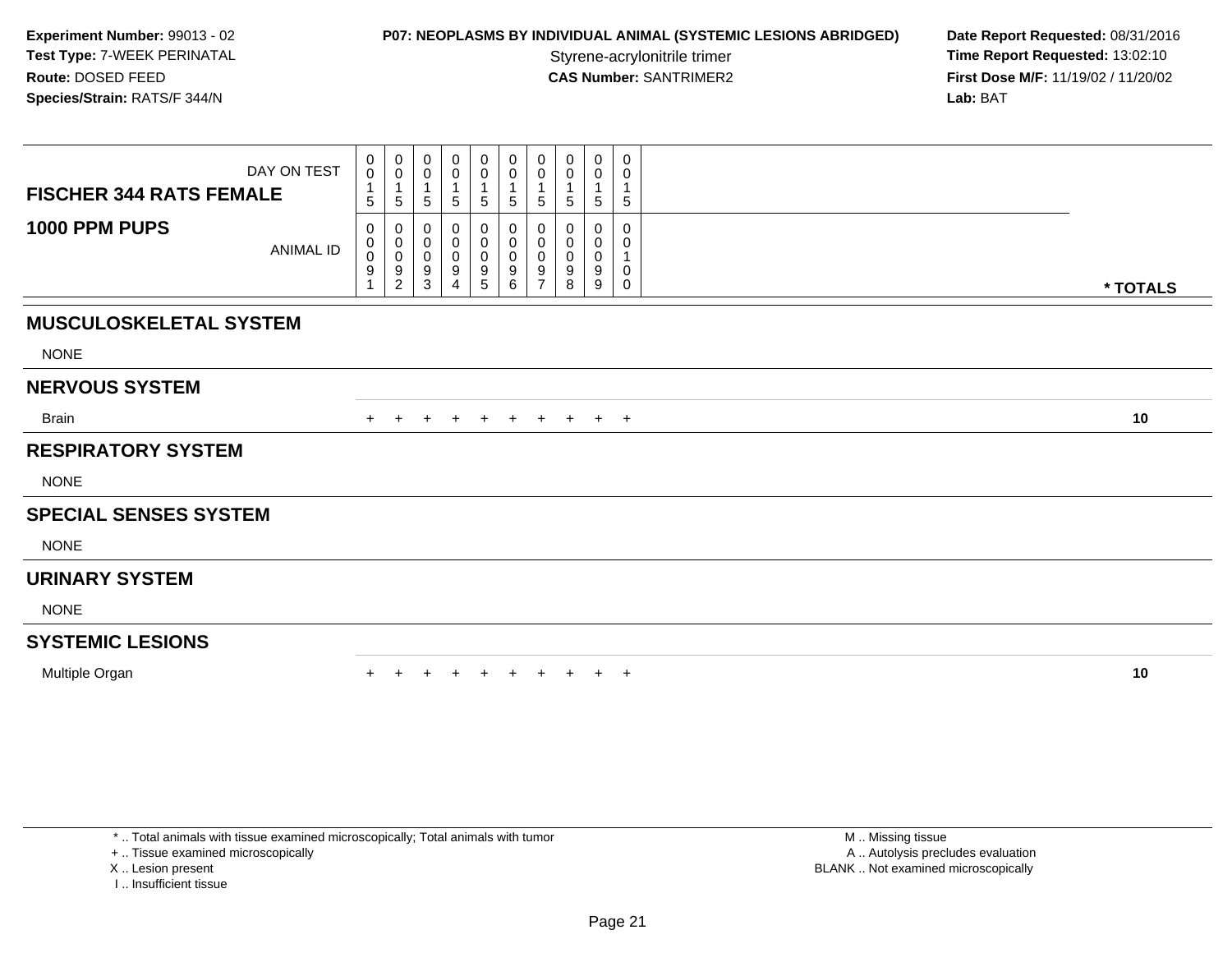#### **P07: NEOPLASMS BY INDIVIDUAL ANIMAL (SYSTEMIC LESIONS ABRIDGED) Date Report Requested: 08/31/2016<br>Styrene-acrylonitrile trimer <b>Time Report Requested: 13:02:10**

**Time Report Requested: 13:02:10 CAS Number:** SANTRIMER2 **First Dose M/F:** 11/19/02 / 11/20/02 **Lab:** BAT

| DAY ON TEST<br><b>FISCHER 344 RATS FEMALE</b> | 0<br>$\mathsf{O}\xspace$                          | $\mathbf 0$<br>$\pmb{0}$<br>$\mathbf{1}$                | 0<br>0<br>-1                              | 0<br>0<br>1            | 0<br>$\mathbf 0$<br>1                       | 0<br>0<br>$\mathbf{1}$                     | $\pmb{0}$<br>0<br>$\mathbf{1}$        | 0<br>0                           | $\boldsymbol{0}$<br>0<br>1                                    | 0<br>$\mathbf 0$<br>1          |          |
|-----------------------------------------------|---------------------------------------------------|---------------------------------------------------------|-------------------------------------------|------------------------|---------------------------------------------|--------------------------------------------|---------------------------------------|----------------------------------|---------------------------------------------------------------|--------------------------------|----------|
| 2000 PPM PUPS<br><b>ANIMAL ID</b>             | $\sqrt{5}$<br>0<br>0<br>$\mathbf{1}$<br>$\pmb{0}$ | 5<br>0<br>$\boldsymbol{0}$<br>$\mathbf{1}$<br>$\pmb{0}$ | $\sqrt{5}$<br>0<br>0<br>$\mathbf{1}$<br>0 | 5<br>0<br>0<br>1<br>0  | $5\phantom{.0}$<br>0<br>0<br>1<br>$\pmb{0}$ | 5<br>0<br>$\mathbf 0$<br>$\mathbf{1}$<br>0 | 5<br>$\pmb{0}$<br>0<br>1<br>$\pmb{0}$ | $\sqrt{5}$<br>$\Omega$<br>0<br>0 | $\sqrt{5}$<br>$\mathbf 0$<br>$\mathbf 0$<br>-1<br>$\mathbf 0$ | $\sqrt{5}$<br>0<br>0<br>1<br>1 |          |
|                                               |                                                   | $\overline{2}$                                          | 3                                         | $\boldsymbol{\Lambda}$ | 5                                           | 6                                          | $\overline{7}$                        | 8                                | 9                                                             | 0                              | * TOTALS |
| <b>ALIMENTARY SYSTEM</b>                      |                                                   |                                                         |                                           |                        |                                             |                                            |                                       |                                  |                                                               |                                |          |
| Liver                                         | $+$                                               | $+$                                                     | $\div$                                    | $\pm$                  | $^{+}$                                      | $+$                                        | $+$                                   | $+$                              |                                                               | $+$ $+$                        | 10       |
| <b>CARDIOVASCULAR SYSTEM</b>                  |                                                   |                                                         |                                           |                        |                                             |                                            |                                       |                                  |                                                               |                                |          |
| <b>NONE</b>                                   |                                                   |                                                         |                                           |                        |                                             |                                            |                                       |                                  |                                                               |                                |          |
| <b>ENDOCRINE SYSTEM</b>                       |                                                   |                                                         |                                           |                        |                                             |                                            |                                       |                                  |                                                               |                                |          |
| <b>NONE</b>                                   |                                                   |                                                         |                                           |                        |                                             |                                            |                                       |                                  |                                                               |                                |          |
| <b>GENERAL BODY SYSTEM</b>                    |                                                   |                                                         |                                           |                        |                                             |                                            |                                       |                                  |                                                               |                                |          |
| <b>NONE</b>                                   |                                                   |                                                         |                                           |                        |                                             |                                            |                                       |                                  |                                                               |                                |          |
| <b>GENITAL SYSTEM</b>                         |                                                   |                                                         |                                           |                        |                                             |                                            |                                       |                                  |                                                               |                                |          |
| Ovary                                         | $+$                                               |                                                         |                                           |                        | $\div$                                      | $\ddot{}$                                  | $\ddot{}$                             | $\pm$                            | $+$                                                           | $+$                            | 10       |
| <b>Uterus</b>                                 |                                                   |                                                         |                                           |                        |                                             |                                            |                                       |                                  |                                                               | $+$                            | 10       |
| Vagina                                        | $+$                                               |                                                         |                                           |                        |                                             | $\pm$                                      | $\ddot{}$                             | $\pm$                            | $\ddot{}$                                                     | $+$                            | 10       |
| <b>HEMATOPOIETIC SYSTEM</b>                   |                                                   |                                                         |                                           |                        |                                             |                                            |                                       |                                  |                                                               |                                |          |
| Spleen                                        |                                                   |                                                         |                                           |                        | $\pm$                                       |                                            | $\div$                                |                                  | ÷                                                             | $+$                            | 10       |
| Thymus                                        | $+$                                               | $\pm$                                                   | +                                         | $\ddot{}$              | $\overline{+}$                              | $\ddot{}$                                  | $+$                                   | $+$                              |                                                               | $+$ $+$                        | 10       |
| <b>INTEGUMENTARY SYSTEM</b>                   |                                                   |                                                         |                                           |                        |                                             |                                            |                                       |                                  |                                                               |                                |          |

\* .. Total animals with tissue examined microscopically; Total animals with tumor

+ .. Tissue examined microscopically

X .. Lesion present

I .. Insufficient tissue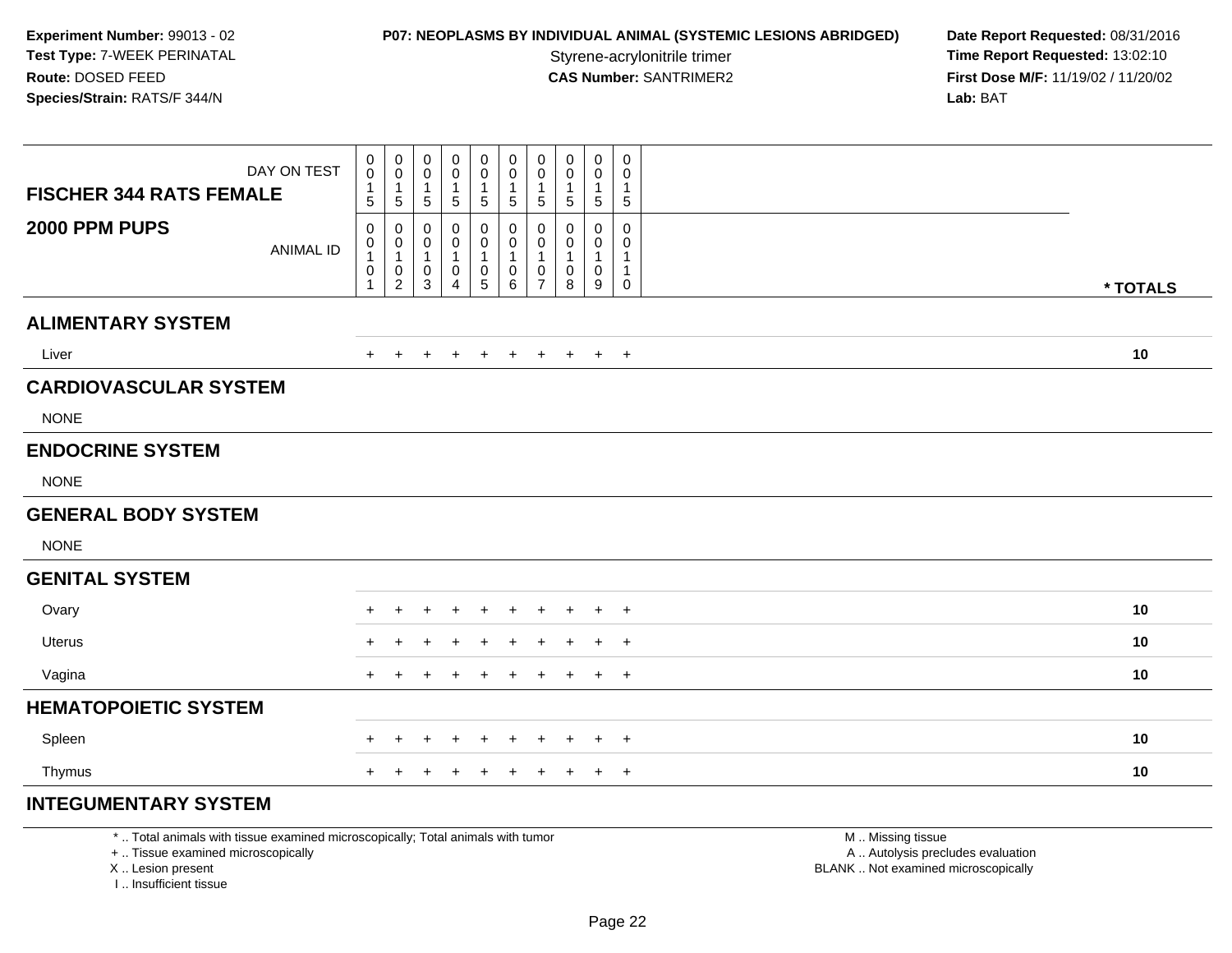## **P07: NEOPLASMS BY INDIVIDUAL ANIMAL (SYSTEMIC LESIONS ABRIDGED) Date Report Requested: 08/31/2016<br>Styrene-acrylonitrile trimer <b>Time Report Requested: 13:02:10**

**Time Report Requested: 13:02:10 CAS Number:** SANTRIMER2 **First Dose M/F:** 11/19/02 / 11/20/02 **Lab:** BAT

|                                | DAY ON TEST      | $\pmb{0}$<br>$\pmb{0}$                                      | 0<br>$\mathbf 0$                                   | 0<br>0                | $\pmb{0}$<br>$\pmb{0}$                | $\mathbf 0$<br>$\mathbf 0$                             | $\pmb{0}$<br>$\pmb{0}$                                 | 0<br>0                        | $\pmb{0}$<br>0                | $\mathbf 0$<br>0      | 0<br>0                 |          |
|--------------------------------|------------------|-------------------------------------------------------------|----------------------------------------------------|-----------------------|---------------------------------------|--------------------------------------------------------|--------------------------------------------------------|-------------------------------|-------------------------------|-----------------------|------------------------|----------|
| <b>FISCHER 344 RATS FEMALE</b> |                  | $\mathbf 1$<br>5                                            | 5                                                  | 5                     | 5                                     | $\mathbf 1$<br>$\sqrt{5}$                              | $\mathbf 1$<br>$\sqrt{5}$                              | 1<br>5                        | 1<br>5                        | $\mathbf{1}$<br>5     | 1<br>5                 |          |
| 2000 PPM PUPS                  | <b>ANIMAL ID</b> | 0<br>$\pmb{0}$<br>$\mathbf{1}$<br>$\pmb{0}$<br>$\mathbf{1}$ | 0<br>0<br>$\mathbf 1$<br>$\,0\,$<br>$\overline{c}$ | 0<br>0<br>1<br>0<br>3 | 0<br>0<br>$\pmb{0}$<br>$\overline{4}$ | 0<br>0<br>$\mathbf 1$<br>$\mathbf 0$<br>$\overline{5}$ | 0<br>$\pmb{0}$<br>$\mathbf{1}$<br>$\pmb{0}$<br>$\,6\,$ | 0<br>0<br>0<br>$\overline{7}$ | 0<br>0<br>1<br>$\pmb{0}$<br>8 | 0<br>0<br>1<br>0<br>9 | 0<br>0<br>$\mathsf{O}$ | * TOTALS |
| <b>NONE</b>                    |                  |                                                             |                                                    |                       |                                       |                                                        |                                                        |                               |                               |                       |                        |          |
| <b>MUSCULOSKELETAL SYSTEM</b>  |                  |                                                             |                                                    |                       |                                       |                                                        |                                                        |                               |                               |                       |                        |          |
| <b>NONE</b>                    |                  |                                                             |                                                    |                       |                                       |                                                        |                                                        |                               |                               |                       |                        |          |
| <b>NERVOUS SYSTEM</b>          |                  |                                                             |                                                    |                       |                                       |                                                        |                                                        |                               |                               |                       |                        |          |
|                                |                  |                                                             |                                                    |                       |                                       |                                                        |                                                        |                               |                               |                       |                        |          |
| <b>Brain</b>                   |                  | $+$                                                         | $\pm$                                              | $\pm$                 | $\overline{+}$                        | $\ddot{}$                                              | $\ddot{}$                                              | $\pm$                         | $\pm$                         | $+$                   | $+$                    | 10       |
| <b>RESPIRATORY SYSTEM</b>      |                  |                                                             |                                                    |                       |                                       |                                                        |                                                        |                               |                               |                       |                        |          |
| <b>NONE</b>                    |                  |                                                             |                                                    |                       |                                       |                                                        |                                                        |                               |                               |                       |                        |          |
| <b>SPECIAL SENSES SYSTEM</b>   |                  |                                                             |                                                    |                       |                                       |                                                        |                                                        |                               |                               |                       |                        |          |
| <b>NONE</b>                    |                  |                                                             |                                                    |                       |                                       |                                                        |                                                        |                               |                               |                       |                        |          |
| <b>URINARY SYSTEM</b>          |                  |                                                             |                                                    |                       |                                       |                                                        |                                                        |                               |                               |                       |                        |          |
| Kidney                         |                  |                                                             |                                                    |                       |                                       |                                                        |                                                        |                               |                               | $+$                   | $+$                    | 10       |
| <b>SYSTEMIC LESIONS</b>        |                  |                                                             |                                                    |                       |                                       |                                                        |                                                        |                               |                               |                       |                        |          |

\* .. Total animals with tissue examined microscopically; Total animals with tumor

+ .. Tissue examined microscopically

X .. Lesion present

I .. Insufficient tissue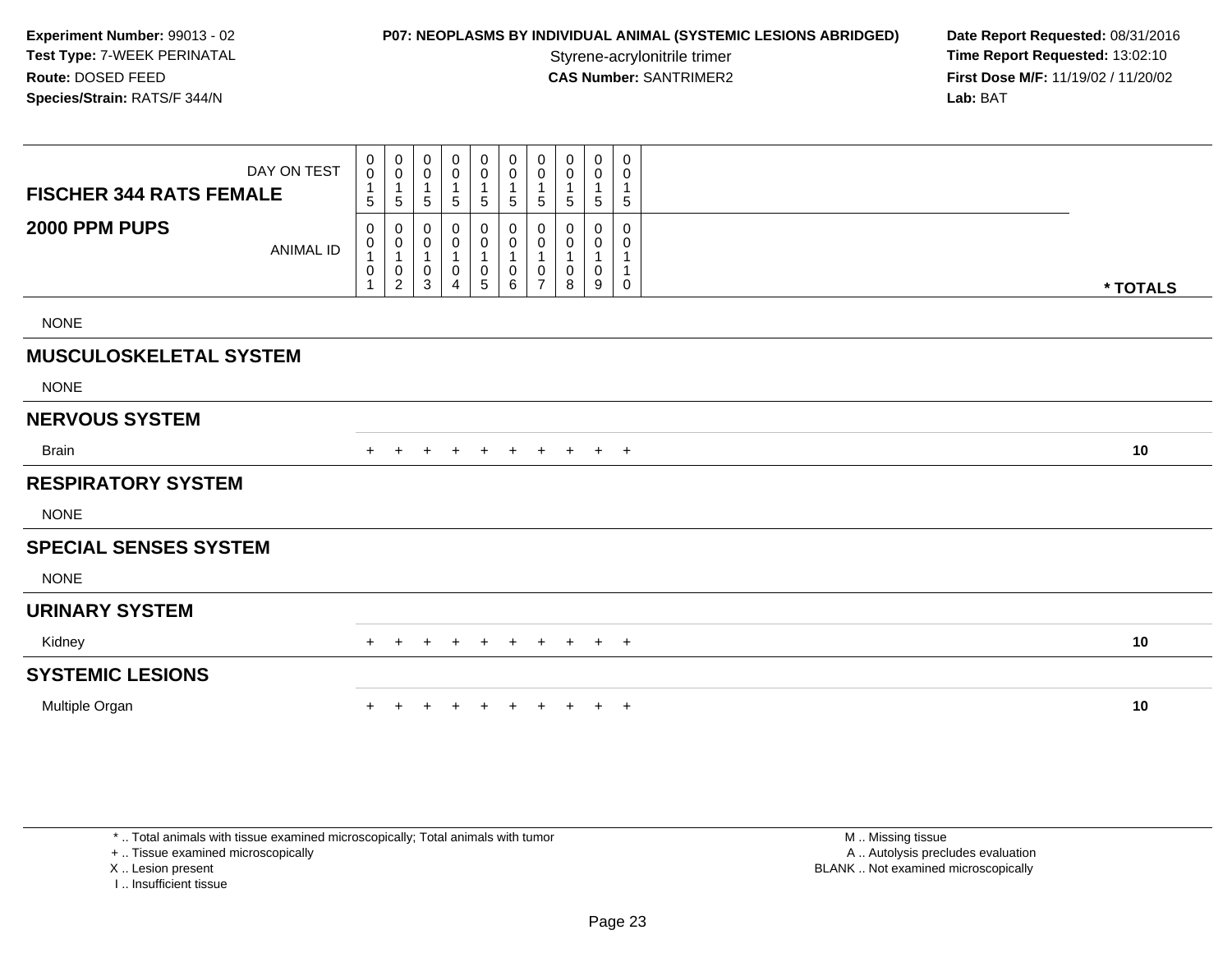## **P07: NEOPLASMS BY INDIVIDUAL ANIMAL (SYSTEMIC LESIONS ABRIDGED) Date Report Requested: 08/31/2016<br>Styrene-acrylonitrile trimer <b>Time Report Requested: 13:02:10**

**Time Report Requested: 13:02:10 CAS Number:** SANTRIMER2 **First Dose M/F:** 11/19/02 / 11/20/02 **Lab:** BAT

| <b>FISCHER 344 RATS FEMALE</b> | DAY ON TEST      | 0<br>0<br>1<br>$\sqrt{5}$           | $\mathbf 0$<br>$\mathbf 0$<br>$\mathbf{1}$<br>$\sqrt{5}$        | 0<br>0<br>$\mathbf{1}$<br>5     | 0<br>0<br>$\mathbf{1}$<br>5      | 0<br>$\pmb{0}$<br>1<br>$5\phantom{.0}$ | 0<br>$\mathbf 0$<br>$\mathbf{1}$<br>$5\phantom{.0}$ | $\pmb{0}$<br>$\pmb{0}$<br>$\mathbf{1}$<br>$\sqrt{5}$ | 0<br>0<br>$\overline{1}$<br>$\overline{5}$             | $\mathbf 0$<br>0<br>$\mathbf 1$<br>$\sqrt{5}$ | 0<br>0<br>$\mathbf{1}$<br>$\mathbf 5$          |          |
|--------------------------------|------------------|-------------------------------------|-----------------------------------------------------------------|---------------------------------|----------------------------------|----------------------------------------|-----------------------------------------------------|------------------------------------------------------|--------------------------------------------------------|-----------------------------------------------|------------------------------------------------|----------|
| 4000 PPM PUPS                  | <b>ANIMAL ID</b> | 0<br>$\pmb{0}$<br>$\mathbf{1}$<br>1 | 0<br>$\pmb{0}$<br>$\mathbf{1}$<br>$\mathbf 1$<br>$\overline{2}$ | 0<br>0<br>$\mathbf 1$<br>1<br>3 | 0<br>0<br>1<br>$\mathbf{1}$<br>4 | 0<br>0<br>1<br>1<br>5                  | 0<br>0<br>1<br>$\mathbf{1}$<br>6                    | 0<br>0<br>-1<br>$\overline{ }$                       | $\mathbf 0$<br>0<br>$\mathbf 1$<br>$\overline{1}$<br>8 | $\mathbf 0$<br>0<br>-1<br>$\mathbf 1$<br>9    | 0<br>0<br>1<br>$\boldsymbol{2}$<br>$\mathbf 0$ | * TOTALS |
| <b>ALIMENTARY SYSTEM</b>       |                  |                                     |                                                                 |                                 |                                  |                                        |                                                     |                                                      |                                                        |                                               |                                                |          |
| Liver                          |                  | $+$                                 | $\pm$                                                           | +                               |                                  | $\ddot{}$                              | $\ddot{}$                                           | $\ddot{}$                                            | $+$                                                    |                                               | $+$ $+$                                        | 10       |
| <b>CARDIOVASCULAR SYSTEM</b>   |                  |                                     |                                                                 |                                 |                                  |                                        |                                                     |                                                      |                                                        |                                               |                                                |          |
| <b>NONE</b>                    |                  |                                     |                                                                 |                                 |                                  |                                        |                                                     |                                                      |                                                        |                                               |                                                |          |
| <b>ENDOCRINE SYSTEM</b>        |                  |                                     |                                                                 |                                 |                                  |                                        |                                                     |                                                      |                                                        |                                               |                                                |          |
| <b>NONE</b>                    |                  |                                     |                                                                 |                                 |                                  |                                        |                                                     |                                                      |                                                        |                                               |                                                |          |
| <b>GENERAL BODY SYSTEM</b>     |                  |                                     |                                                                 |                                 |                                  |                                        |                                                     |                                                      |                                                        |                                               |                                                |          |
| <b>NONE</b>                    |                  |                                     |                                                                 |                                 |                                  |                                        |                                                     |                                                      |                                                        |                                               |                                                |          |
| <b>GENITAL SYSTEM</b>          |                  |                                     |                                                                 |                                 |                                  |                                        |                                                     |                                                      |                                                        |                                               |                                                |          |
| Ovary                          |                  |                                     |                                                                 |                                 |                                  |                                        | ÷                                                   | $\ddot{}$                                            | $\pm$                                                  | $\pm$                                         | $+$                                            | 10       |
| <b>Uterus</b>                  |                  |                                     |                                                                 |                                 |                                  |                                        |                                                     |                                                      |                                                        |                                               | $+$                                            | 10       |
| Vagina                         |                  | M                                   | $\ddot{}$                                                       | $\div$                          |                                  | $\div$                                 | $\ddot{}$                                           | $\pm$                                                | $\div$                                                 | $\pm$                                         | $+$                                            | 9        |
| <b>HEMATOPOIETIC SYSTEM</b>    |                  |                                     |                                                                 |                                 |                                  |                                        |                                                     |                                                      |                                                        |                                               |                                                |          |
| Spleen                         |                  | $+$                                 | $\pm$                                                           | +                               | $\ddot{}$                        | $\ddot{}$                              | $\ddot{}$                                           | $\ddot{}$                                            | $\pm$                                                  | $\pm$                                         | $+$                                            | 10       |
| Thymus                         |                  | $+$                                 | $\pm$                                                           | $\pm$                           | $\ddot{}$                        | $\overline{ }$                         | $+$                                                 | $+$                                                  | $+$                                                    |                                               | $+$ $+$                                        | 10       |
| <b>INTEGUMENTARY SYSTEM</b>    |                  |                                     |                                                                 |                                 |                                  |                                        |                                                     |                                                      |                                                        |                                               |                                                |          |

\* .. Total animals with tissue examined microscopically; Total animals with tumor

+ .. Tissue examined microscopically

X .. Lesion present

I .. Insufficient tissue